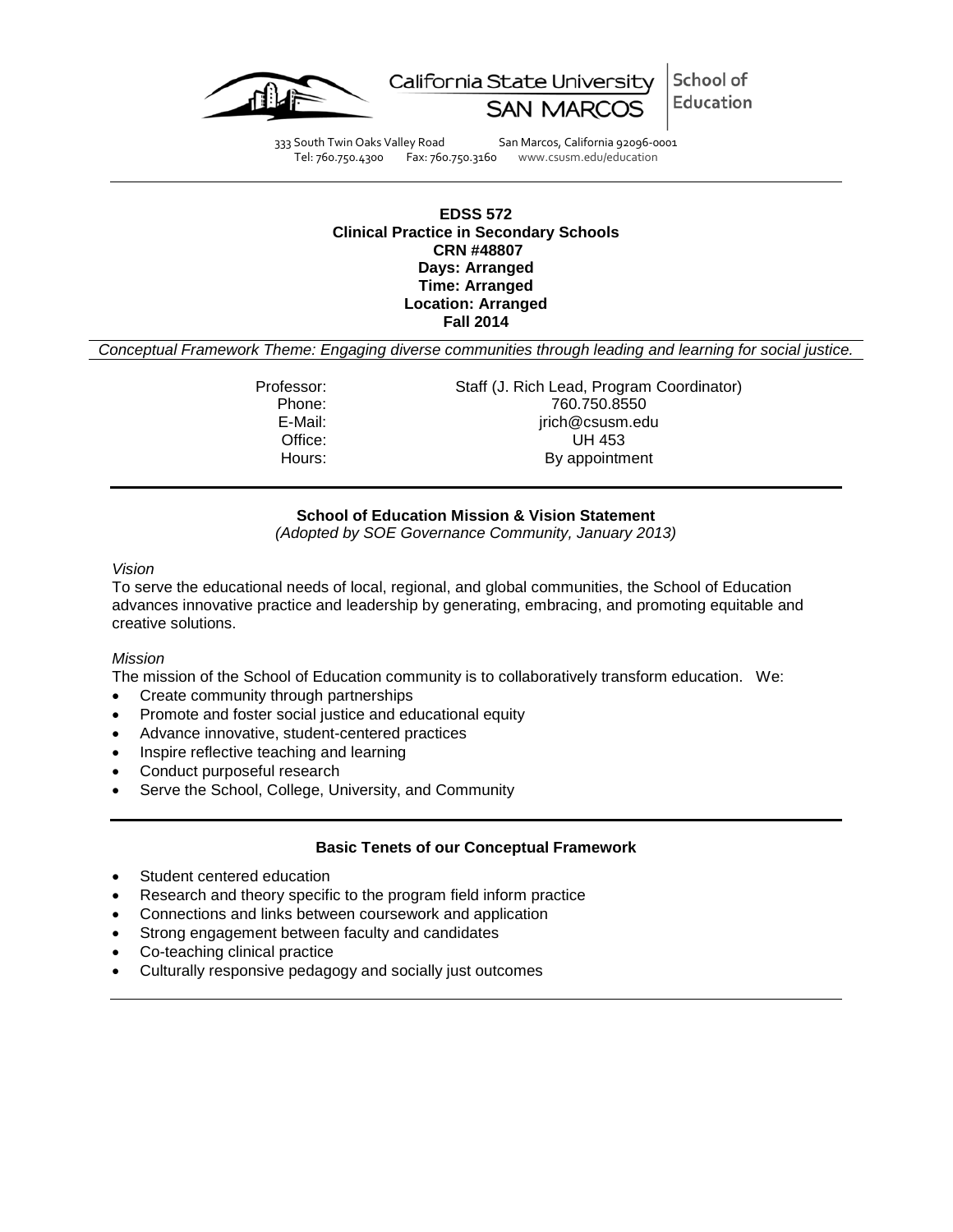## **Table of Contents**

## **COURSE DESCRIPTION**

<span id="page-1-0"></span>Advanced observation and teaching in selected secondary schools under the supervision of a classroom teacher (Cooperating Teacher) and university supervisor. *Graded Credit/No Credit.*

*Clinical Practice is a field work class that represents 6 units in the fall and 8 units in the spring. Your course instructor is your University Supervisor, who has been chosen for the experience, coaching and knowledge they will bring to this field placement class. As your instructor they will make assignments, observe you, give you feedback, review your Teacher Performance Expectations digital portfolio requirement (see description on page 3) and assign your grade. Successful completion of both CP I and CP II are required for you to be recommended for your credential.*

Clinical Practice II (part two of the Clinical Practice requirement) is designed to help teachers seeking the Single Subject Credential to enhance and refine the skills, knowledge, and dispositions at the novice level necessary to assist schools and districts in implementing an effective program for all students. The successful candidate must be able to demonstrate their understanding and ability to apply each of the TPE's; that is, merge theory and practice in order to realize a comprehensive and extensive educational program for all students. Failure to meet a minimum competence in any of the TPE's by the completion of the program will prevent the acquisition of the Single Subject Credential. Minimum competency will be considered a rating of 'meets' for all TPE's upon completion of CP II. A full-text version of the TPE descriptions can be downloaded from the School of Education website.: <http://www.csusm.edu/education/ClinicalPractice/HandbookSS.html>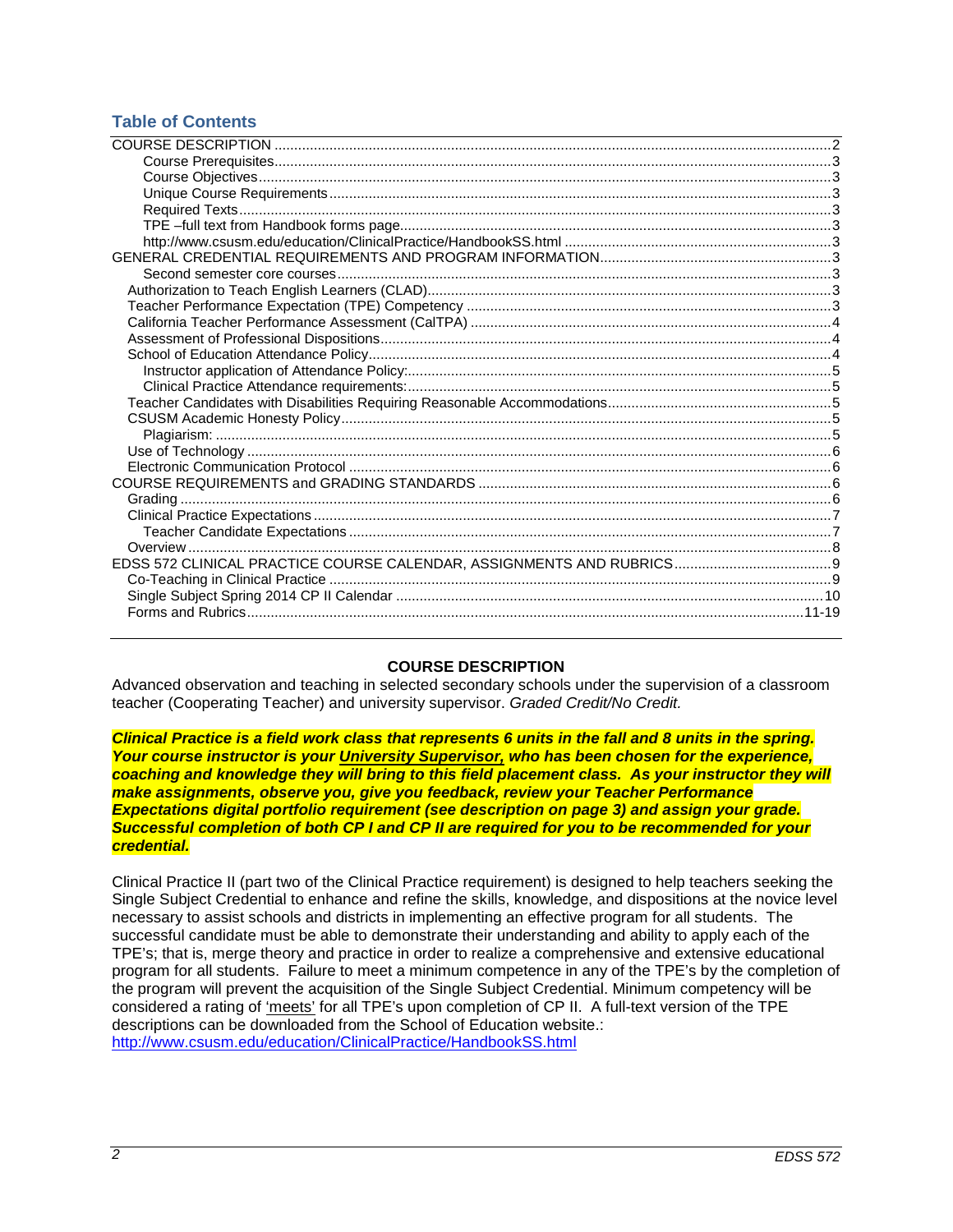## <span id="page-2-0"></span>**Course Prerequisites**

Successful completion of first semester courses: EDSS 511, Teaching and Learning; EDSS 521 Literacy in the Secondary School; EDSS 555 Single Subject Multilingual Education; the appropriate content methodology course and Clinical Practice I.

## <span id="page-2-1"></span>**Course Objectives**

Candidates are required to meet all Teacher Performance Expectations. Clinical Practice II will focus on:

TPE 1B - Subject-Specific Pedagogical Skills for Single Subject Teaching Assignments

- TPE 2 Monitoring student learning during instruction
- TPE 5 Student engagement
- TPE 6c- Developmentally Appropriate Practices in Grades 9-12
- TPE 9 Instructional planning
- TPE 10 Instructional time (routines and transitions)

## <span id="page-2-2"></span>**Unique Course Requirements**

Teacher education is a professional preparation program. Teacher Candidates will be present on the assigned school site every Tuesday through Friday following the teacher contract for that site, through the end of the semester and prepared with lesson plans and other assignments. Teacher Candidates are expected to adhere to academic honesty and integrity, standards of dependability, confidentiality and professionalism.<http://www.ctc.ca.gov/credentials/rules-of-conduct.html>Because it is important for teachers to be able to effectively communicate their ideas to students, parents, colleagues, and administrators, all written communication is expected to be clear, appropriate and error-free.

Lesson plans will be written for all teaching days and will be turned in on time, according to the schedule required by the University Supervisor and Cooperating Teacher. Digital TPE portfolios will be maintained and available to the University Supervisor upon request. Please discuss individual issues with the Cooperating Teacher, On-site Liaison and/or University Supervisor. Points will be deducted if assignments /lesson plans/TPE portfolios are submitted late.

## <span id="page-2-3"></span>**Required Texts**

<span id="page-2-5"></span><span id="page-2-4"></span>TPE –full text from Handbook forms page <http://www.csusm.edu/education/ClinicalPractice/HandbookSS.html>

## **GENERAL CREDENTIAL REQUIREMENTS AND PROGRAM INFORMATION**

## <span id="page-2-7"></span><span id="page-2-6"></span>**Second semester core courses**

EDSS 530 Secondary Education in the 21<sup>st</sup> Century; EDSS 531 The Reflection Professional; and EDSS 541 Secondary Interdisciplinary Methods; content methods and EDSS 572 Clinical Practice II.

## **Authorization to Teach English Learners (CLAD)**

<span id="page-2-8"></span>This credential program has been specifically designed to prepare teachers for the diversity of languages often encountered in California public school classrooms. The authorization to teach English learners is met through the infusion of content and experiences within the credential program, as well as additional coursework. Candidates successfully completing this program receive a credential with authorization to teach English learners.

*(Approved by CCTC in SB 2042 Program Standards, August 02)*

## **Teacher Performance Expectation (TPE) Competency**

<span id="page-2-9"></span>All Teacher Performance Expectations, standards identified by the state of California, will be assessed and evaluated during Clinical Practice, including a digital portfolio review and a final report submitted by the University Supervisor using the TPE Rubric found on the forms page. <http://www.csusm.edu/education/ClinicalPractice/HandbookSS.html>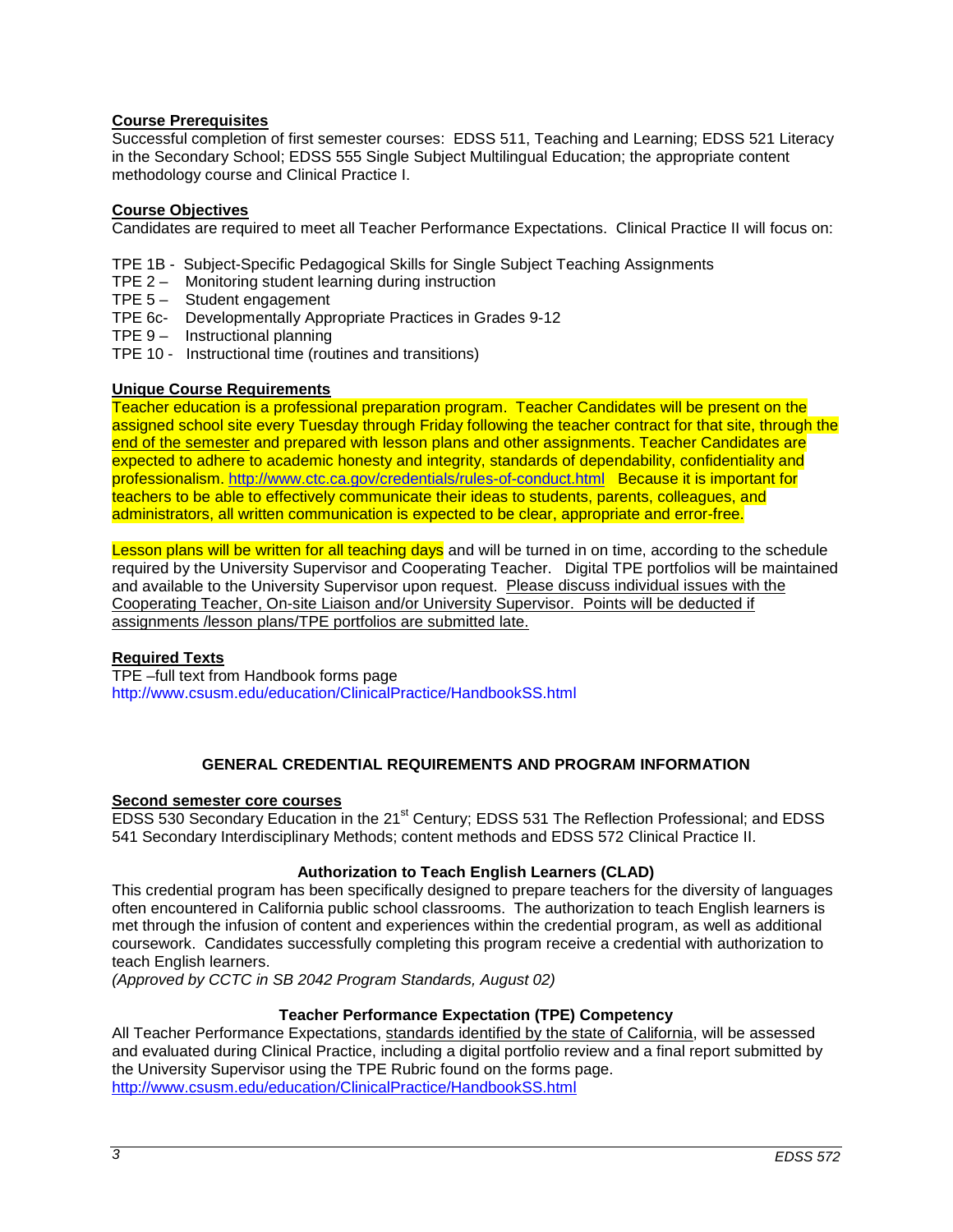## **California Teacher Performance Assessment (CalTPA)**

<span id="page-3-0"></span>Beginning July 1, 2008 all California credential candidates must successfully complete a state-approved system of teacher performance assessment (TPA), to be embedded in the credential program of preparation. At CSUSM this assessment system is called the CalTPA or the TPA for short.

To assist your successful completion of the TPA, a series of informational seminars are offered over the course of the program. TPA related questions and logistical concerns are to be addressed during the seminars. Your attendance to TPA seminars will greatly contribute to your success on the assessment.

Additionally, SoE classes use common pedagogical language, lesson plans (lesson designs), and unit plans (unit designs) in order to support and ensure your success on the TPA and more importantly in your credential program.

The CalTPA Candidate Handbook, TPA seminar schedule, and other TPA support materials can be found on the SoE website:<http://www.csusm.edu/education/CalTPA/ProgramMaterialsTPA.html>

## **Assessment of Professional Dispositions**

<span id="page-3-1"></span>Assessing a candidate's dispositions within a professional preparation program is a recognition that teaching and working with learners of all ages requires not only specific content knowledge and pedagogical skills, but positive attitudes about multiple dimensions of the profession. The School of Education has identified six dispositions – social justice and equity, collaboration, critical thinking, professional ethics, reflective teaching and learning, and life-long learning—and developed an assessment rubric. For each dispositional element, there are three levels of performance – *Unacceptable, Approaching target, Meets target*. The assessment is designed to provide candidates with ongoing feedback for their growth in professional dispositions and includes a self-assessment by the candidate. The dispositions and rubric are presented, explained and assessed in one or more designated courses in each program as well as in Clinical Practice. Candidates are expected to achieve the level of 'Meets target' by the end of the program. Single Subject Credential Data Points for assessing professional dispositions:

## **Second Semester**

## **DATA PT. #1**

By Week 5 of CP II candidates will upload a reflection and goals written in EDSS 511 to be used for CP II and will send this information to the identified University Supervisor.

## **DATA PT #2**

By Week 10 or 11 the University Supervisor will meet with site personnel and submit a composite score on TaskStream.

## **DATA PT #3**

Candidates will reflect on the ratings they have received and progress they have made toward their stated goals.

## **School of Education Attendance Policy**

<span id="page-3-3"></span><span id="page-3-2"></span>Due to the dynamic and interactive nature of courses in the School of Education, all candidates are expected to attend all classes and participate actively. At a minimum, candidates must attend more than 80% of class time, or s/he may not receive a passing grade for the course at the discretion of the instructor. Individual instructors may adopt more stringent attendance requirements. Should the candidate have extenuating circumstances, s/he should contact the instructor as soon as possible. *(Adopted by the COE Governance Community, December, 1997).*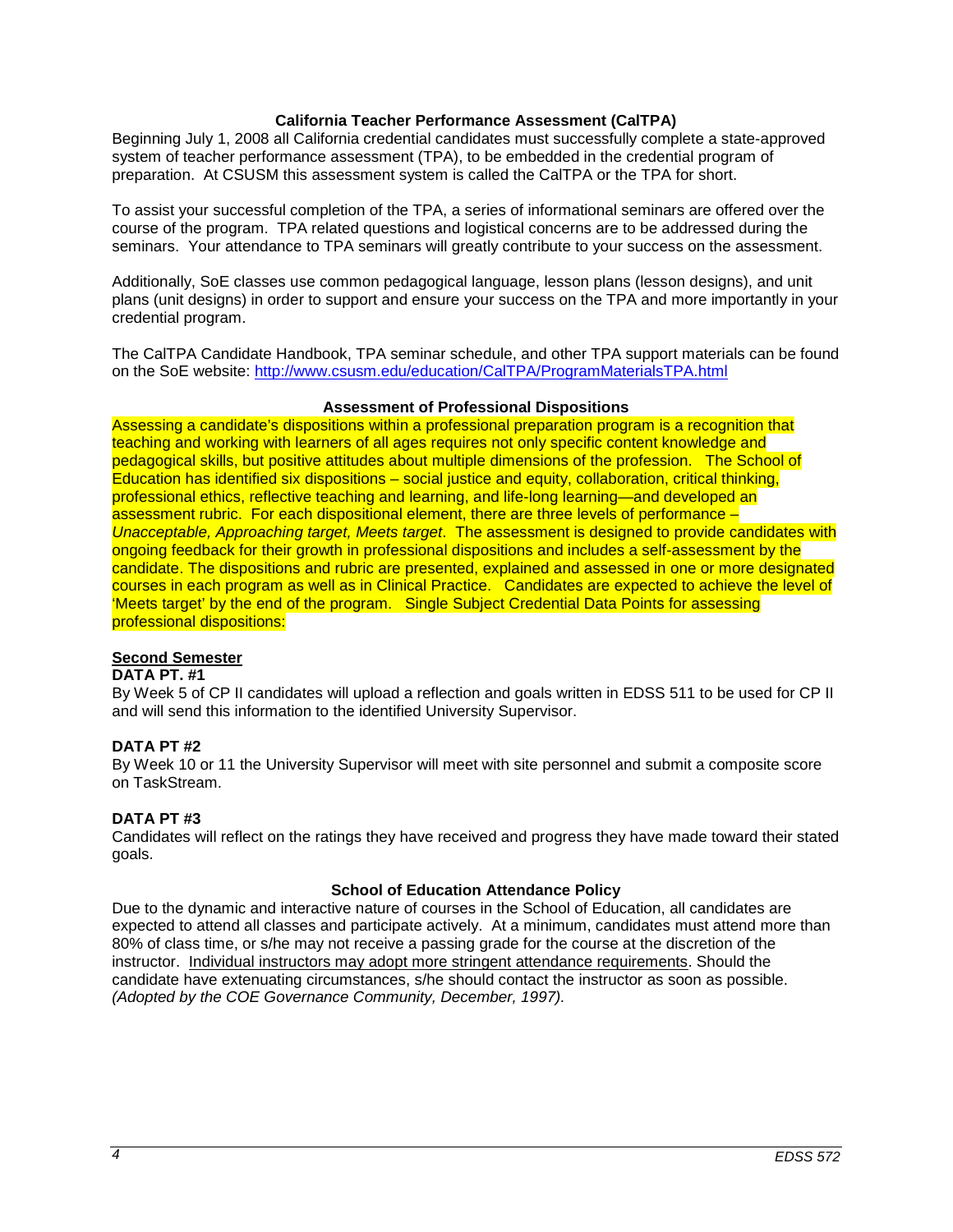## **Instructor application of Attendance Policy:**

Core courses and teaching in general are participatory; therefore, your attendance and participation are important. Students are expected to attend all live sessions during the course and to fully participate in online sessions. Absences and late arrivals/early departures will affect the final grade much as it would affect evaluation in the work place. One absence, late arrival/early departure is allowed without penalty. Additional full and partial absences will reduce your grade by 10%.

Late assignments and resubmissions will not be accepted. In the teaching profession, paperwork, reports, etc. due to the state, district, or school office must be submitted by the deadline and in the correct format. This is our expectation as well.

## <span id="page-4-0"></span>**Clinical Practice Attendance requirements:**

Be punctual and regular in attendance. **In the case of unavoidable absence, inform your instructors (in the case of coursework) and your Cooperating Teacher, On-site Liaison, and University Supervisor (in Clinical Practice) in advance. Also, prepare substitute plans for your Cooperating Teacher to utilize as appropriate.** 

Extensive absences, for whatever reasons, jeopardize the learning of your students and your growth as a professional educator and could result in removal from Clinical Practice. The attendance policy for Clinical Practice mirrors what is expected of teachers, generally 1 absence per month (10 per year). Since candidates are on campus 4 days per week (80%) candidates are allowed 4 absences in Clinical **Practice I and 4 Clinical Practice II.** 

## **Teacher Candidates with Disabilities Requiring Reasonable Accommodations**

<span id="page-4-1"></span>Candidates with disabilities who require reasonable accommodations must be approved for services by providing appropriate and recent documentation to the Office of Disable Student Services (DSS). This office is located in Craven Hall 4300, and can be contacted by phone at (760) 750-4905, or TTY (760) 750-4909. Candidates authorized by DSS to receive reasonable accommodations should meet with their instructor during office hours or, in order to ensure confidentiality, in a more private setting.

## **CSUSM Academic Honesty Policy**

<span id="page-4-2"></span>"Students will be expected to adhere to standards of academic honesty and integrity, as outlined in the Student Academic Honesty Policy. All written work and oral presentation assignments must be original work. **All ideas/materials that are borrowed from other sources must have appropriate references to the original sources. Any quoted material should give credit to the source and be punctuated with quotation marks.**

Teacher candidates are responsible for honest completion of their work including examinations. There will be no tolerance for infractions. If you believe there has been an infraction by someone in the class, please bring it to the instructor's attention. The instructor reserves the right to discipline any student for academic dishonesty in accordance with the general rules and regulations of the university. Disciplinary action may include the lowering of grades and/or the assignment of a failing grade for an exam, assignment, or the class as a whole."

Incidents of Academic Dishonesty will be reported to the Dean of Students. Sanctions at the University level may include suspension or expulsion from the University.

## <span id="page-4-3"></span>**Plagiarism:**

As an educator, it is expected that each candidate will do his/her own work, and contribute equally to group projects and processes. Plagiarism or cheating is unacceptable under any circumstances. If you are in doubt about whether your work is paraphrased or plagiarized see the Plagiarism Prevention for Students website [http://library.csusm.edu/plagiarism/index.html.](http://library.csusm.edu/plagiarism/index.html) If there are questions about academic honesty, please consult the University catalog.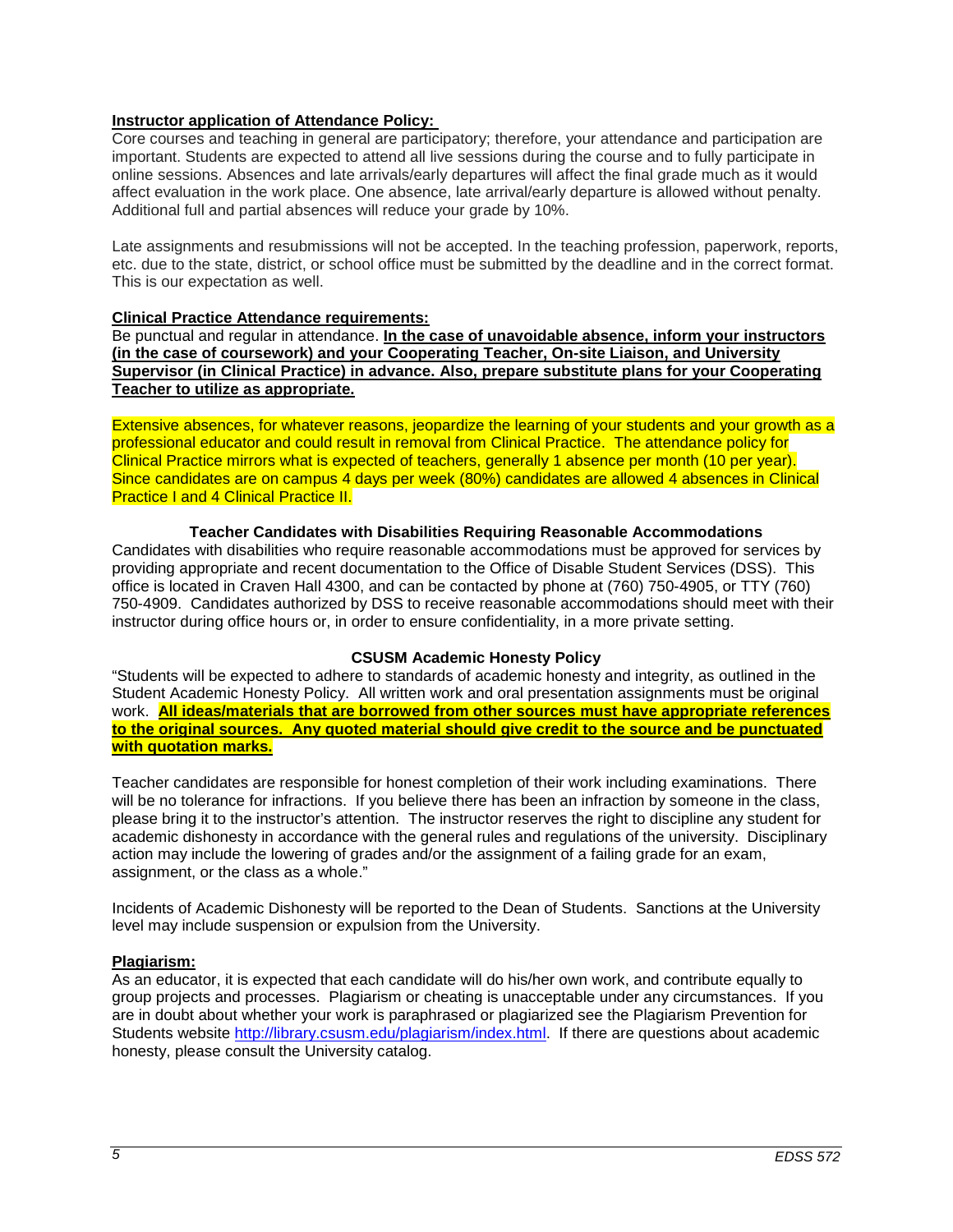## **Use of Technology**

<span id="page-5-0"></span>Candidates are expected to demonstrate competency in the use of various forms of technology (i.e. word processing, electronic mail, Moodle, use of the Internet, and/or multimedia presentations). Specific requirements for course assignments with regard to technology are at the discretion of the instructor. Keep a digital copy of all assignments for use in your teaching portfolio. All assignments will be submitted online, and some will be submitted in hard copy as well. Details will be given in class.

## **Electronic Communication Protocol**

<span id="page-5-1"></span>Electronic correspondence is a part of your professional interactions. If you need to contact the instructor, e-mail is often the easiest way to do so. It is my intention to respond to all received e-mails in a timely manner. Please be reminded that e-mail and on-line discussions are a very specific form of communication, with their own nuances and etiquette. For instance, electronic messages sent in all upper case (or lower case) letters, major typos, or slang, often communicate more than the sender originally intended. With that said, please be mindful of all e-mail and on-line discussion messages you send to your colleagues, to faculty members in the School of Education, or to persons within the greater educational community. All electronic messages should be crafted with professionalism and care. Things to consider:

- Would I say in person what this electronic message specifically says?
- How could this message be misconstrued?
- Does this message represent my highest self?
- Am I sending this electronic message to avoid a face-to-face conversation?

In addition, if there is ever a concern with an electronic message sent to you, please talk with the author in person in order to correct any confusion.

## **COURSE REQUIREMENTS and GRADING STANDARDS**

#### **Grading**

<span id="page-5-3"></span><span id="page-5-2"></span>University Supervisors, in collaboration with the Cooperating Teacher/s and On-site Liaison will prepare a **Clinical Practice II Summary** report and complete the **TPE Assessment on TaskStream** based on observations, site feedback and the TPE electronic portfolio artifacts. These documents (Summary and Assessment) will be presented to the Teacher Candidate at the exit meeting. These documents serve as official verification of successful completion of Clinical Practice and are required for the University to be able to recommend a candidate for a credential at the end of the program. In addition, a grade for the 8 units of Clinical Practice II will be assigned by the University Supervisor.

- 1. A grade of CREDIT (CR) or NO CREDIT (NC) will be assigned for Clinical Practice experiences. If a Teacher Candidate has not successfully met the Teacher Performance Expectations at an appropriate level (approaching in CP I, met in CP II), the candidate may be required to extend or repeat the experience.
- 2. If a candidate is unsuccessful in a Clinical Practice experience, a grade of NO CREDIT will be given. Granting of an additional opportunity for Clinical Practice will be made based on the circumstances under which the original NO CREDIT was given.
- 3. Should a candidate be in the potential situation of receiving NO CREDIT for Clinical Practice, the University Supervisor and Cooperating Teacher must complete a State of Concern (SOC) as soon as possible and provide copies to the Program Coordinator. The documentation in the SOC, the action plan and the follow up steps to the plan are key documents that will be used to verify inadequate performance in Clinical Practice if the action plan is not met.
- 4. Should a second Clinical Practice experience be recommended, the candidate must re-register for the Clinical Practice course prior to the new placement being made.

## **NOTE :**

**A candidate will be removed from the school site and a Statement of Concern documenting the situation will be written immediately if candidate:**

**1. Endangers students or others;**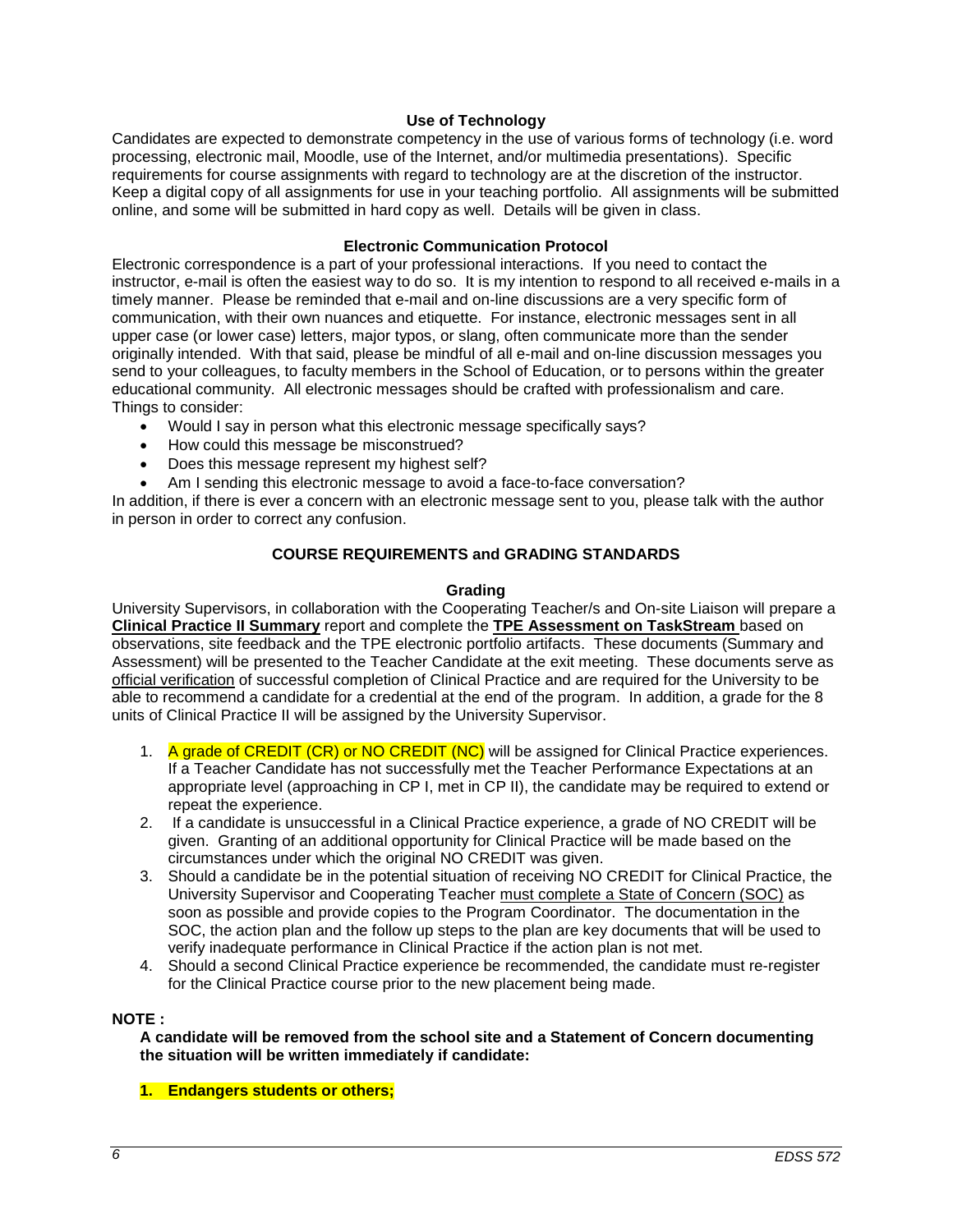- **2. Violates recognized codes of conduct, e.g. CSUSM Student Code of Conduct, CSUSM Academic Honesty Policy NEA Code of Ethics, CA Education Code Section 44932; <http://www.ctc.ca.gov/credentials/rules-of-conduct.html>**
- **3. Is dismissed from the classroom or school site by the Cooperating Professional or district administrator.**

 **(see Statement of Concern Guidelines on the Single Subject Handbook forms page)**

## **Clinical Practice Expectations**

<span id="page-6-0"></span>The Clinical Practice experience is an important part of your training to become a certificated teacher in the state of California. We want you to have a positive and helpful experience during this time when you can receive valuable coaching, mentoring and guidance from your Cooperating Teacher, On site Liaison and University Supervisor. Enjoy this experience. Teaching can be a very rewarding profession. As a teacher, you impact a student's life each day.

Your Clinical Practice is intended to give you the opportunity to practice the theories and instructional strategies you have learned in your coursework. Your On-site Liaison, University Supervisor and Cooperating Teacher(s) are there to offer advice and suggestions and to counsel you throughout the semester. Our main priorities are your personal and professional growth in education and success in your assigned classroom(s). If the University Supervisor, OSL or the Cooperating Teacher feel that a candidate is not progressing satisfactorily, a Statement of Concern with a Performance Contract will be issued. This is meant to support the candidate to successfully complete Clinical Practice and obtain the expertise and skills necessary to become a well-qualified teacher. Please refer to the forms page for a complete summary of the Statement of Concern process.

<https://www.csusm.edu/education/ClinicalPractice/HandbookSS.html>

As a Teacher Candidate you should become as familiar with your assigned school as quickly as possible. Familiarize yourself with important school information, such as attendance procedures, grading policies, important deadlines, department and school-wide meetings, expectations of your Cooperating Teacher(s), administrative assignments, and any other area of the profession which you should be aware of and which will enrich your Clinical Practice. Resources and tools to guide you in this process are located in the handbook**—***which are required as part of the TPE electronic portfolio.*

## <span id="page-6-1"></span>**Teacher Candidate Expectations**

- 1. **Confer daily with your Cooperating Teacher** to discuss your program requirements, university schedule, observation feedback, planning guidelines, student progress and concerns, lesson implementation, progress on TPE's, TPA's and other appropriate topics.
- 2. You should be on campus every day Tuesday Friday for a full day (mirroring a full-time teacher's day) to teach and observe classes, to assist in the AVID/SEI/ELD classes, to prepare for your classes and university assignments, to attend meetings, and to generally get a sense of what a contracted teaching day feels like. Be available to remain after school to plan, attend staff meetings, in-services, parent conferences, and other school functions, such as "Back to School Night" and "Open House" where applicable.
- *3.* Keep up-to-date and accurate lesson and unit plans during your Clinical Practice. *You are required to have a written lesson plan for each lesson that you teach.* Be sure to confer with your Cooperating Teacher to insure that your lesson plan meets his/her expectations and satisfies the demands of the curriculum and the needs of students. *You are required to use the single subject lesson plan from coursework. The one page form is located on the forms page.*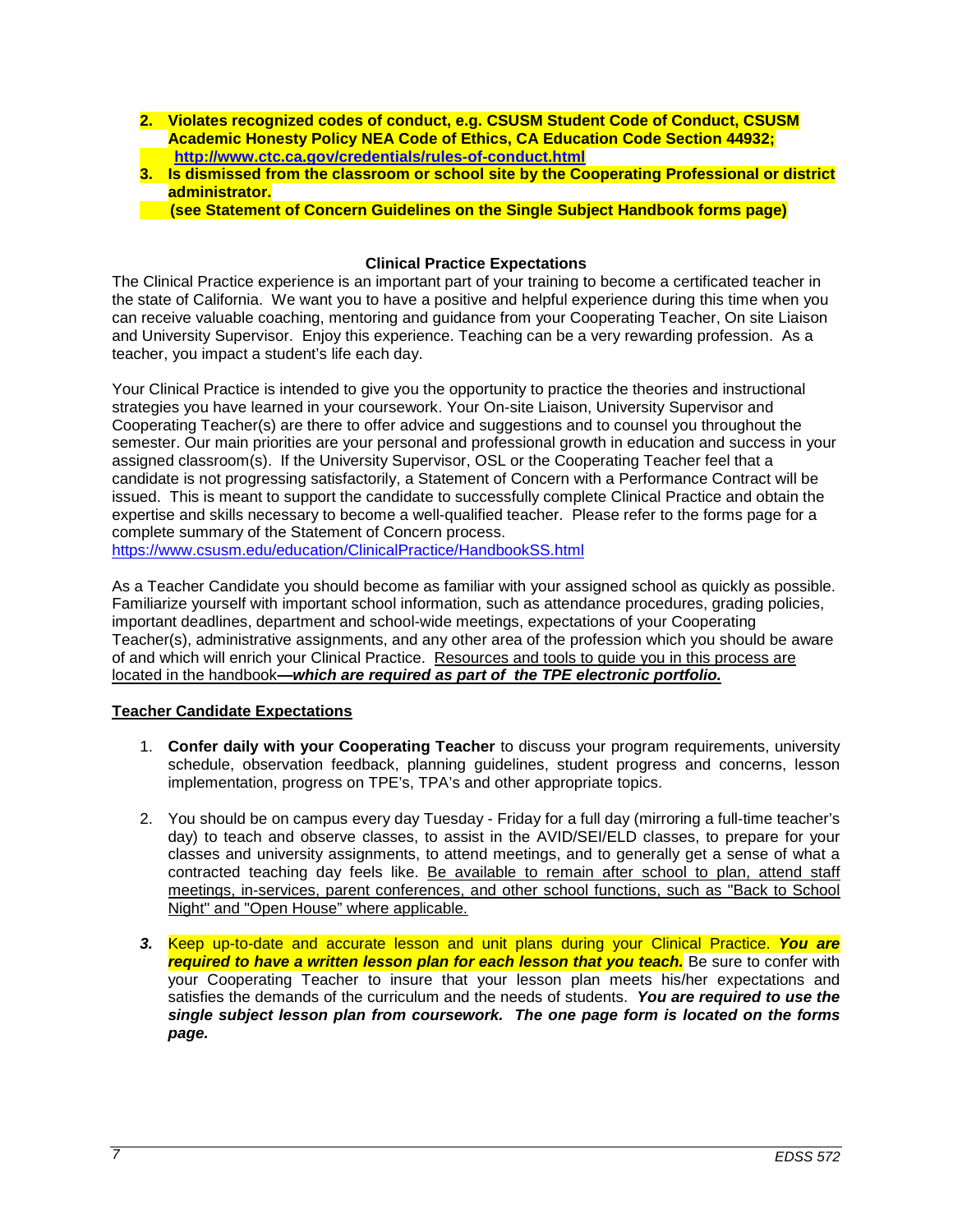4. Attend regular meetings with your supervisor and On-site Liaison. Submit any observations logs, assignments and lesson plans that are required by the University Supervisor (see calendar).

Follow the syllabus calendar and turn in all required logs and assignments to your University Supervisor on time.

5. Develop a professional electronic portfolio focusing on the TPE's. The purpose of this portfolio is to collect artifacts and evidence for demonstration of satisfactory completion of the TPEs. In addition to directly observable evidence, this portfolio will provide information that your University Supervisor may not see in classroom visits. It will also provide artifacts for inclusion in your professional portfolio that you develop in the second semester.

## **Overview**

## <span id="page-7-0"></span>**Semester two—Clinical Practice II**

Candidates will attend core coursework each Monday from 10 a.m. until 6 p.m. The core coursework (EDSS 530, 531 and 541) includes co-teaching by faculty, combined sessions and online work. Candidates will also have 10 methods sessions (2 units, 30 hours) spread over the semester on Tuesday or Thursday evening/s and with some Saturday sessions.

Candidates will be at the assigned school site, following the teacher contract hours, with an interdisciplinary cohort group (3-4 candidates) each Tuesday – Friday beginning with pre-service days and continuing until the last teacher day of the year for the assigned site. A co-teaching approach to Clinical Practice will be used in all settings. Candidates will participate in all class activities and move gradually from assisting in the supportive co-teaching approach to leading all aspects from planning to presentation by the end of the experience. **University Supervisors (US), the instructors for Clinical Practice, will hold an introductory meeting, formally observe each candidate 4 times which will include observing one or two planning sessions and an exit meeting. They will also evaluate the TPE portfolio.**

<span id="page-7-1"></span>Candidates will be placed with one Cooperating Teacher (CT) for 2 periods of the same preparation (e.g. two English 9 classes) and two settings for assisting which includes one section of EL (English Learners or English Language Development), if possible, and another class such as AVID (advancement via individual determination), SEI (structured English Immersion), or special education – whatever best suits the needs of the site. (This represents 2/3rds of the day based on a 6 period day). During the remaining unassigned periods (2) candidates will be expected to plan with the CT and work with their cohort partners on site to complete university projects and assignments as well as do some observations as appropriate. Candidates will also have a standing weekly lunch with the OSL.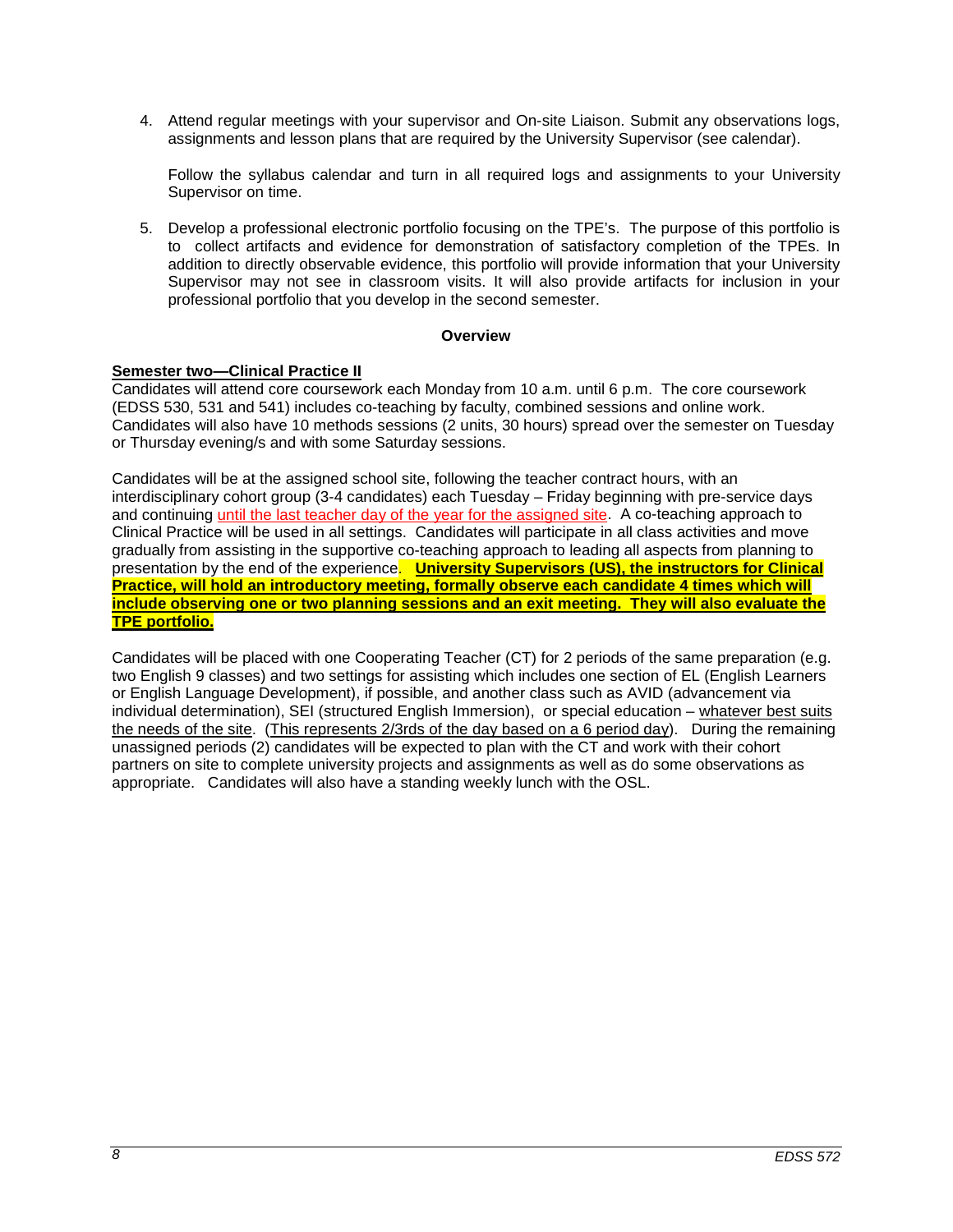## **EDSS 572 CLINICAL PRACTICE COURSE CALENDAR, ASSIGNMENTS AND RUBRICS**

Although this schedule is carefully planned, the **instructors** (University Supervisors – US) reserve the right to make changes based on unforeseen circumstances and teachable moments.

**Observation protocol:** Each Teacher Candidate (TC) will be formally observed four (4) times during the semester by the US. The observations may be scheduled or unannounced. You are expected be prepared for an observation visit at any time. Discuss and plan with your US where they will be seated and always have a written lesson plan available for them and access to preceding and subsequent lesson plans/units. One of the early observations will be of a planning session between the Teacher Candidate (TC) and Cooperating Teacher/s. (CT) The University Supervisor will confer with you during a postobservation conference which may occur immediately (if the schedule permits), later on the same day, the next day or a scheduled time that is mutually convenient. In some rare cases, a telephone conference may be held instead of a face to face meeting. You will receive written feedback from your US on the Single Subject Observation Form for each formal observation, which requires your signature. Note: An **"email" signature is an authorized option for signing each formal observation.**

## **Co-Teaching in Clinical Practice**

<span id="page-8-0"></span>The Clinical Practice Program is founded on the goal of supporting each Teacher Candidate to demonstrate competent independent teaching performance that meets the professional and state standards described in the Teacher Performance Expectations (TPEs). The Co-teaching model is used in both Clinical Practice experiences. **Co-teaching is two or more people (i.e., Cooperating Teacher and credential candidate) sharing responsibility in planning for, teaching, and assessing the students assigned to them for instruction. In a co-teaching clinical practice approach, a Cooperating Teacher and credential candidate have an ongoing partnership in planning for and practicing four co-teaching approaches to collaboratively teach all students throughout the clinical experience.** 

Co-Teaching in Clinical Practice provides meaningful opportunities for Teacher Candidates to demonstrate increasing competence and independence in their teaching performance. The unique features of Co-Teaching in Clinical Practice include collaborative planning, teaching and reflection. Within the Co-Teaching in Clinical Practice model, it is the shift of responsibility from Cooperating Teacher to Teacher Candidate *to lead their collaborative work* that best describes the trajectory toward competent independent Teacher Candidate performance.

It is characteristic of the *beginning* of Clinical Practice that the Cooperating Teacher takes the lead of all collaborative planning, teaching and reflection processes. It is characteristic of the *end* of Clinical Practice that the Teacher Candidate takes the lead in each of these areas and be able to experience some 'solo' teacher time. **The description of each level of the co-teaching progression is followed by the weekly expectations and assignments which are required and due to the instructor as indicated.** It is recommended that Cooperating Teachers, On-site Liaisons (OSL) and supervisors become familiar with this timeline in order to support and prompt the Teacher Candidate to gradually assume more responsibility within Co-Teaching until they independently demonstrate competence in teaching performance. (For more information open the handbook link and access the 'Co-teaching' site listed under the Clinical Practice segment: <http://www.csusm.edu/education/ClinicalPractice/HandbookSS.html>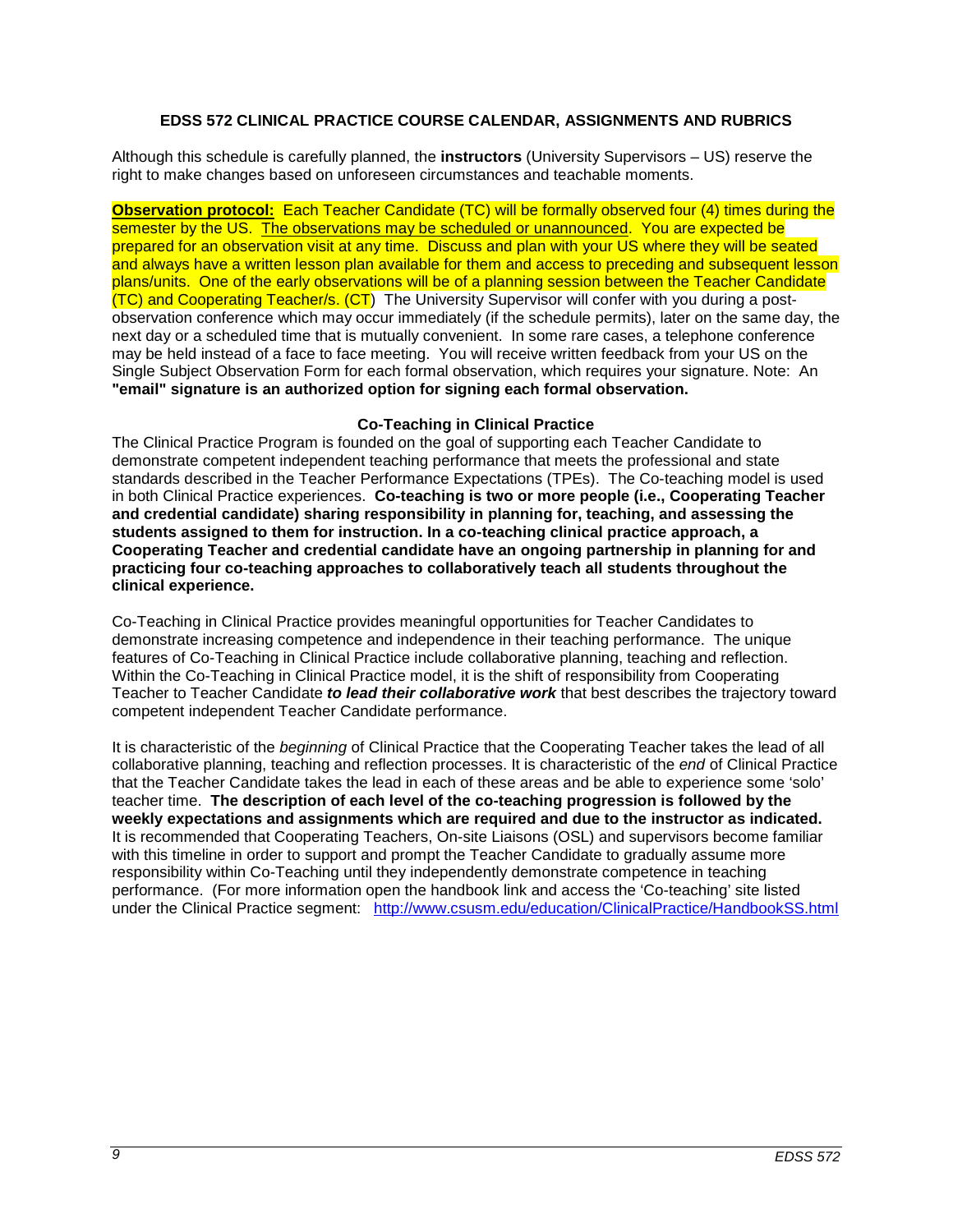## **Single Subject Spring 2014 CP II Calendar EDSS 572**

<span id="page-9-0"></span>\*\*\* Handbook and forms link for all pertinent forms:

<http://www.csusm.edu/education/ClinicalPractice/HandbookSS.html>

\*\*Also, see forms page link above, "TPE Portfolio Binder Information form" for TPE Rubric and evidence examples

# **Independent Study Course Calendar arranged with instructor.**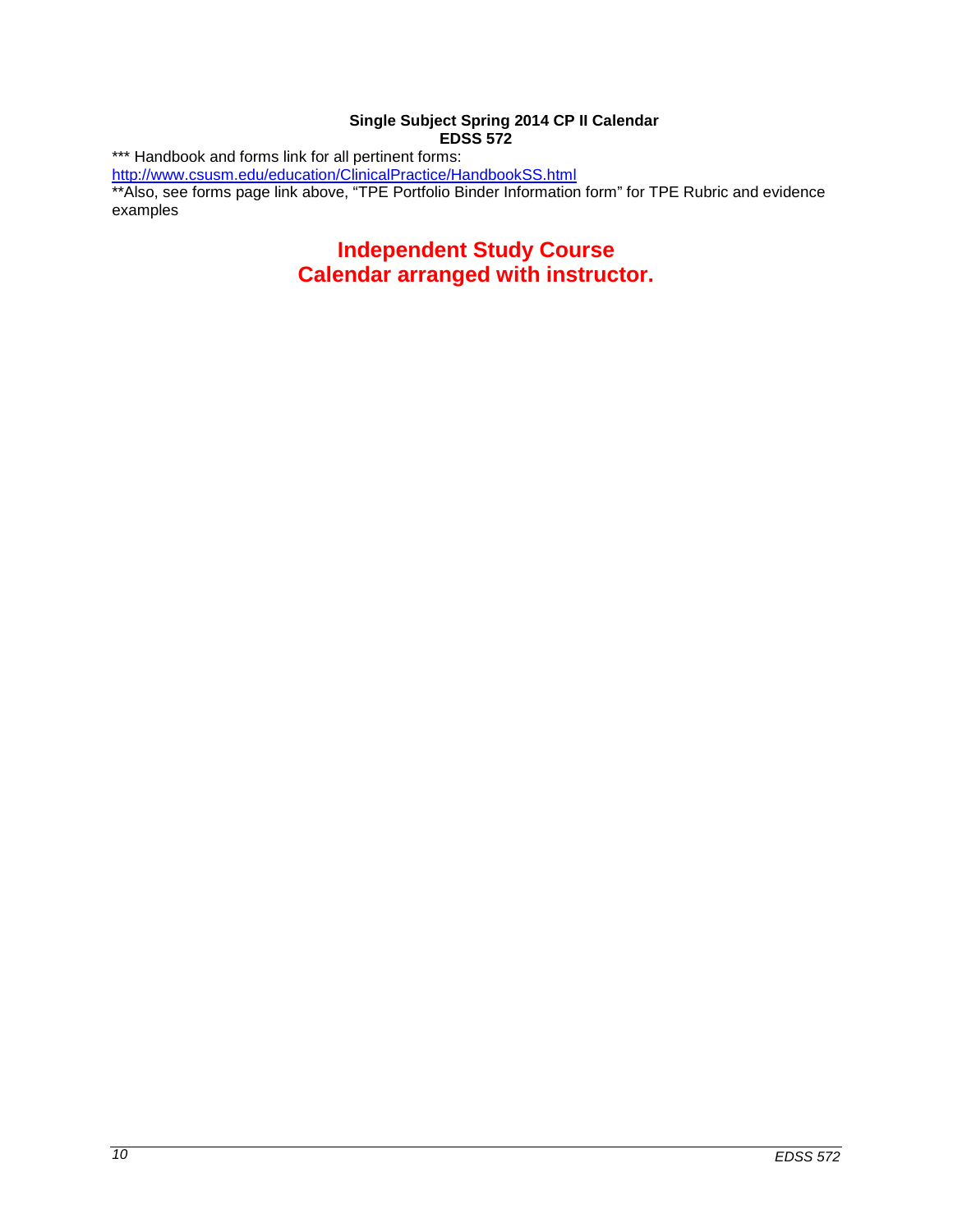## **Forms and Rubrics**

#### <span id="page-10-0"></span>**Teacher Performance Expectations Rubric and Examples: <http://www.csusm.edu/education/ClinicalPractice/HandbookSS.html> See Forms pertinent to Teacher Candidates: TPE Portfolio Binder Information**

## **Single Subject Daily Lesson Design Format (See Forms Page) For resources on how to complete this form, see:**

**<https://sites.google.com/site/lessondesignresources/home>**

| <b>TITLE OF LESSON</b>                                                                                                                                                                 |                             |  | <b>CURRICULUM AREA &amp; GRADE LEVEL</b>                                              |                                                                                                                                                                             |                                                                       | DATE OF LESSON              |                    |
|----------------------------------------------------------------------------------------------------------------------------------------------------------------------------------------|-----------------------------|--|---------------------------------------------------------------------------------------|-----------------------------------------------------------------------------------------------------------------------------------------------------------------------------|-----------------------------------------------------------------------|-----------------------------|--------------------|
| CA CONTENT STANDARD(S) ADDRESSED                                                                                                                                                       |                             |  | CA ELD STANDARD(S) ADDRESSED                                                          |                                                                                                                                                                             |                                                                       |                             |                    |
| BIG IDEA ADDRESSED (Enduring Understanding: WHY<br>this material is important; how it fits in with the unit or<br>theme)                                                               |                             |  | <b>ESSENTIAL QUESTIONS ADDRESSED</b>                                                  |                                                                                                                                                                             |                                                                       |                             |                    |
| OBJECTIVE(S) OR LEARNING GOAL(S)-choose<br>type(s) as appropriate<br>Cognitive<br>$\bullet$<br>Affective<br>$\bullet$<br>Psychomotor<br>$\bullet$<br>Language Development<br>$\bullet$ |                             |  |                                                                                       | ASSESSMENT(S)-choose type(s) as appropriate<br>Diagnostic (entry level)<br>$\bullet$<br>Formative (progress-monitoring)<br>$\bullet$<br>Summative (evaluative)<br>$\bullet$ |                                                                       |                             |                    |
| misconceptions or assumptions)                                                                                                                                                         |                             |  | PREDICTION OF LIKELY DIFFICULTIES STUDENTS MAY ENCOUNTER WITH THIS MATERIAL (possible |                                                                                                                                                                             |                                                                       |                             |                    |
| <b>INSTRUCTIONAL STRATEGIES: What the teacher</b><br>does to help students cope with the difficulties in order to<br>succeed                                                           |                             |  |                                                                                       | STUDENT ACTIVITIES: What the students do                                                                                                                                    |                                                                       |                             |                    |
| STEPS (Fill in<br>each box with<br>specific<br>information)                                                                                                                            | <b>LEARNING</b><br>STYLE(S) |  | REASONS/RATIONALES                                                                    |                                                                                                                                                                             | STEPS (Fill in<br>each box with<br>specific<br>information)           | <b>LEARNING</b><br>STYLE(S) | REASONS/RATIONALES |
| <b>Anticipatory Set</b><br>("Into")                                                                                                                                                    |                             |  |                                                                                       |                                                                                                                                                                             | Anticipatory Set<br>("Into")                                          |                             |                    |
| Instruction<br>("Through")                                                                                                                                                             |                             |  |                                                                                       |                                                                                                                                                                             | Instruction<br>("Through")                                            |                             |                    |
| <b>Guided Practice</b><br>("Through")                                                                                                                                                  |                             |  |                                                                                       |                                                                                                                                                                             | <b>Guided Practice</b><br>("Through")                                 |                             |                    |
| Independent<br>Practice<br>("Through")                                                                                                                                                 |                             |  |                                                                                       |                                                                                                                                                                             | Independent<br>Practice<br>("Through")                                |                             |                    |
| Closure<br>(summarize;<br>make meaning<br>of the lesson)                                                                                                                               |                             |  |                                                                                       |                                                                                                                                                                             | Closure<br>(summarize;<br>make meaning<br>of the lesson)              |                             |                    |
| Transfer<br>("Beyond")<br>(opportunities to<br>apply the<br>learning)                                                                                                                  |                             |  |                                                                                       |                                                                                                                                                                             | Transfer<br>("Beyond")<br>(opportunities to<br>apply the<br>learning) |                             |                    |
|                                                                                                                                                                                        |                             |  |                                                                                       |                                                                                                                                                                             |                                                                       |                             |                    |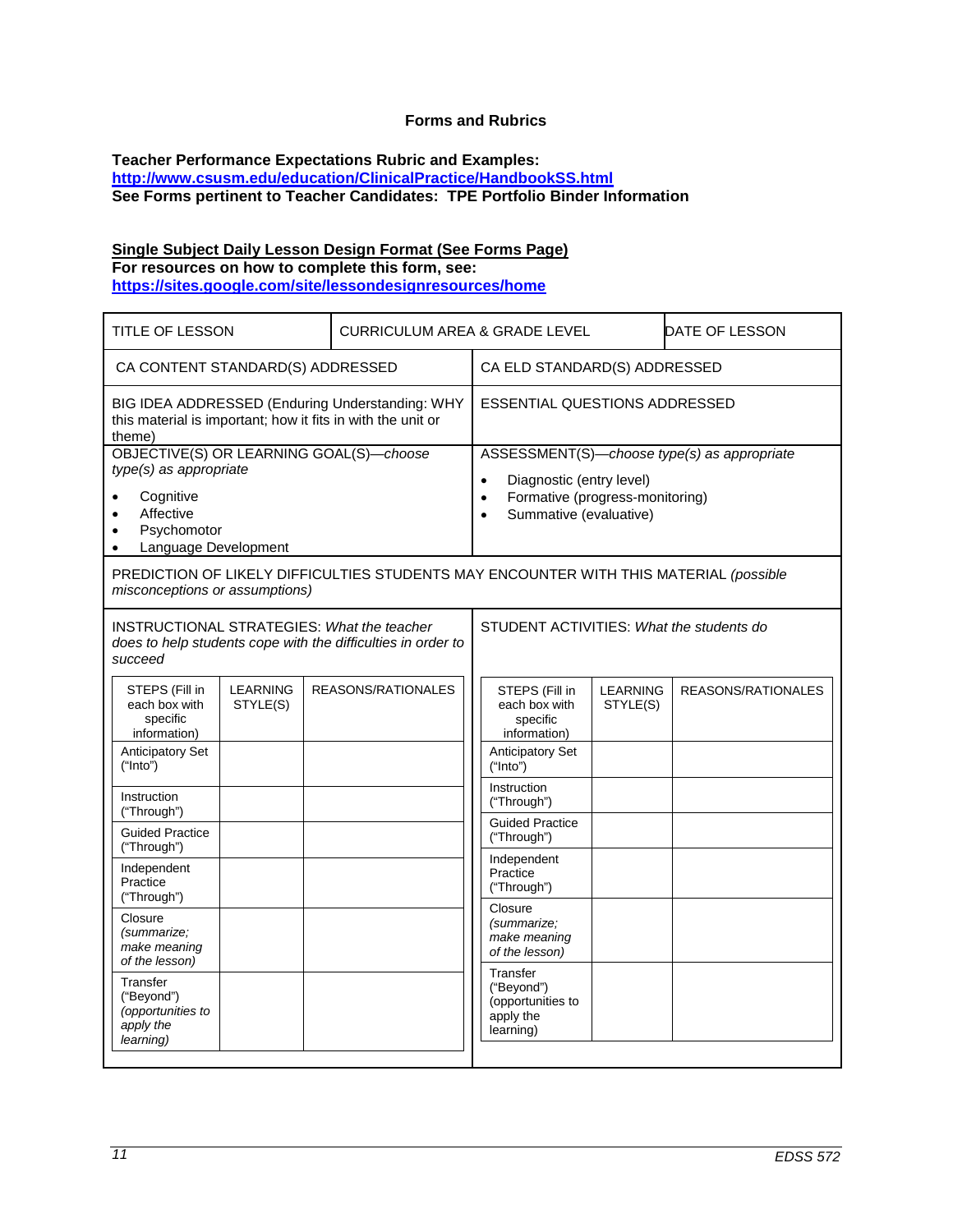| INFO ABOUT ENGLISH LANGUAGE LEARNERS:<br>Consider students individually and as a group<br>Readiness level<br>Learning profile: strengths and challenges<br>Interests-academic and/or personal                                                                                       | <b>INFO ABOUT STUDENTS W/ SPECIAL NEEDS</b><br>(include gifted students) : Consider students individually<br>& collectively<br>Readiness level<br>Learning profile: strengths and challenges<br>Interests-academic and/or personal                                                                                                                                                                                   |
|-------------------------------------------------------------------------------------------------------------------------------------------------------------------------------------------------------------------------------------------------------------------------------------|----------------------------------------------------------------------------------------------------------------------------------------------------------------------------------------------------------------------------------------------------------------------------------------------------------------------------------------------------------------------------------------------------------------------|
| DIFFERENTIATION FOR ENGLISH LANGUAGE<br>LEARNERS-choose area(s) as necessary based on<br>information above<br>Content (what material—including key vocabulary—<br>is learned)<br>Process ( <b>how</b> the material is learned)<br>Product (how the learning is <b>demonstrated)</b> | DIFFERENTIATION FOR STUDENTS WITH SPECIAL<br>NEEDS- choose area(s) as necessary based on<br>information above<br>Content (what material—including key vocabulary—<br>$\bullet$<br>is learned)<br>Process ( <b>how</b> the material is learned)<br>Product (how the learning is <b>demonstrated</b> )                                                                                                                 |
| <b>RESOURCES (Attach materials needed to implement the</b><br>lesson-e.g., power point presentation, text, graphic<br>organizer)                                                                                                                                                    | <b>REFLECTION (Questions to consider after the lesson:</b><br>What went well? Why? What evidence do I have that<br>shows the extent to which the lesson was effective?<br>What problems do students still have? How will I deal<br>with the students whose understanding of the<br>material is weak? How will I remediate? What<br>changes will I make to enhance learning the next time<br>teach this lesson? Why?) |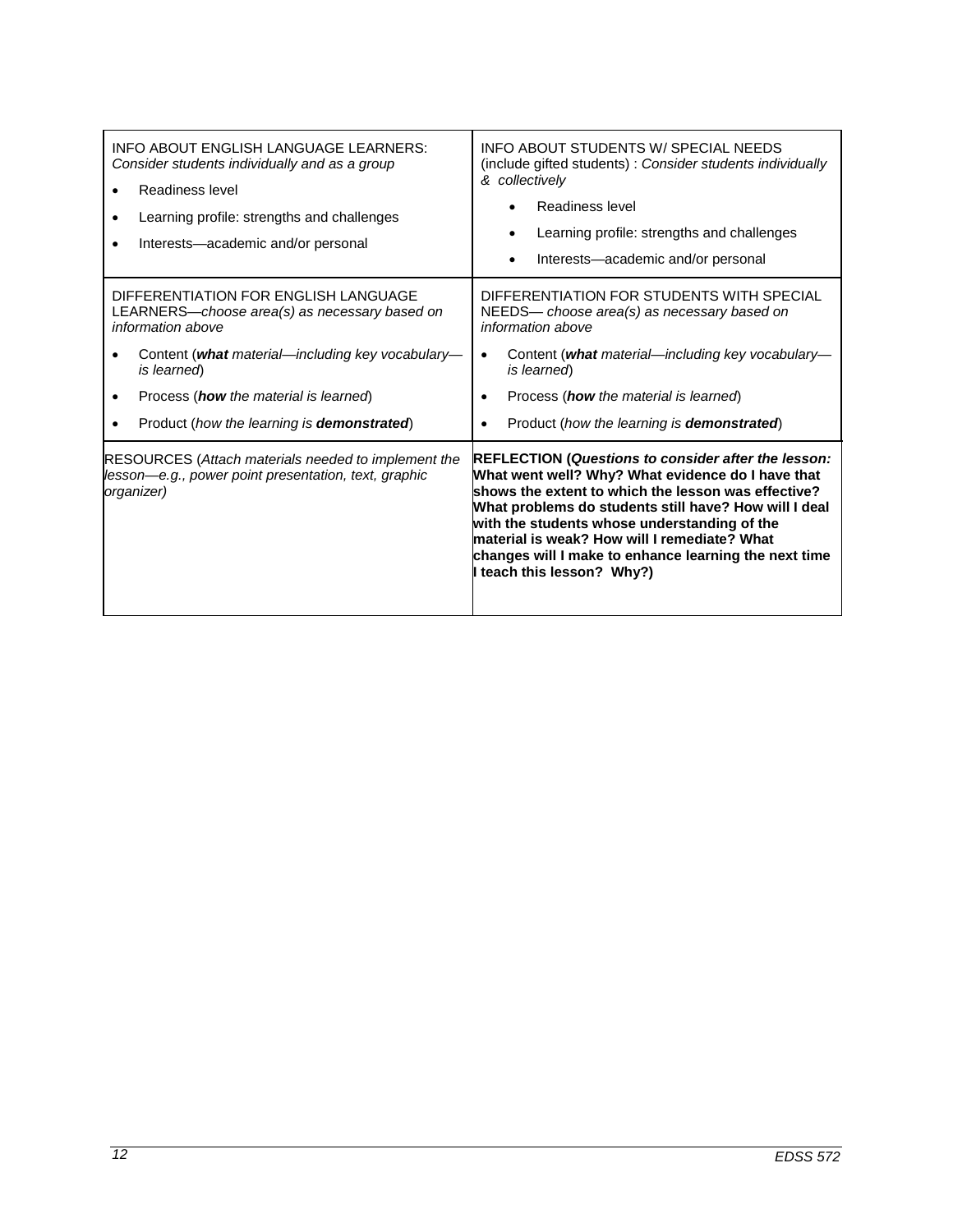# **Single Subject Lesson Design Rubric**

**Name \_\_\_\_\_\_\_\_\_\_\_\_\_\_\_\_\_ Lesson Title \_\_\_\_\_\_\_\_\_\_\_\_\_\_\_\_\_ Date \_\_\_\_\_\_\_\_\_\_\_\_\_\_\_\_** See Lesson Design Resources Website for more details: <https://sites.google.com/site/lessondesignresources/home>

| Design                      | Approaching                                             | <b>Meets</b>                                                             | <b>Exceeds</b>                    |
|-----------------------------|---------------------------------------------------------|--------------------------------------------------------------------------|-----------------------------------|
| Component                   |                                                         | (includes the criteria for                                               | (includes the criteria for        |
| & Criteria                  |                                                         | Approaching)                                                             | Approaching & Meets)              |
| Title,                      | Provides a title that is                                | & addresses the unit it belongs to                                       | & describes where it fits within  |
| <b>Curriculum</b>           | related to the lesson                                   | and in what curriculum area and                                          | a unit plan, i.e. Third lesson in |
| Area, Grade<br>Level & Date | activity                                                | grade                                                                    | a 4-week unit on Colonization.    |
| 5%                          |                                                         |                                                                          |                                   |
| <b>Rationale: Big</b>       | Describes the rationale for                             | & addresses how the instructional                                        | & explains how the                |
| Idea &                      | teaching this lesson (big                               | strategies and the student activities                                    | assessment is a valid             |
| <b>Essential</b>            | ideas, enduring                                         | are suited to meet the standard and                                      | (authentic) and reliable          |
| Questions                   | understandings, essential                               | objective of the lesson                                                  | (consistent) way to assess        |
| 10%                         | questions)                                              |                                                                          | student learning.                 |
| Standards,                  | Both CA Content and ELD                                 | & each objective is labeled by the                                       | & expectations are clearly        |
| Objectives &                | Standards are identified                                | type (cognitive, affective,                                              | communicated to students          |
| <b>Assessment</b>           | and each is addressed in                                | psychomotor or language) and the                                         | (rubric, model or student         |
| 25%                         | an objective that contains                              | number of the standard it                                                | work)                             |
|                             | a condition, verb, and<br>criteria and is assessed      | addresses and the type of<br>assessment is labeled (diagnostic,          |                                   |
|                             |                                                         | formative or summative)                                                  |                                   |
| <b>Predication of</b>       | Possible misconceptions                                 | & the misconception or                                                   | & the instructional strategies,   |
| Likely                      | or assumption are                                       | assumptions are identified as being                                      | student activities &/or the       |
| <b>Difficulties</b>         | identified                                              | in the content, process or product                                       | differentiation strategies work   |
| 5%                          |                                                         | of the lesson                                                            | to avoid these misconceptions     |
|                             |                                                         |                                                                          | or assumptions                    |
| <b>Instructional</b>        | Provides an into, through                               | & describes in detail the steps the                                      | & provides a written script for   |
| <b>Strategies</b><br>15%    | and a beyond activity for<br>lesson                     | teacher will take to implement the<br>lesson and instructional materials | teacher and times for each        |
|                             |                                                         | (i.e. graphic organizer, ppt, model,                                     | activity.                         |
|                             |                                                         | rubric)                                                                  |                                   |
| <b>Student</b>              | Describes what the                                      | & each activity is student centered                                      | & provides times for each         |
| <b>Activities</b>           | students will do during the                             | with multiple opportunities for the                                      | activity.                         |
| 10%                         | into, through and beyond                                | instructor to check for                                                  |                                   |
|                             | activity of the lesson                                  | understanding                                                            |                                   |
| <b>Student</b>              | Identify the names of the                               | & describe each of the students                                          | & includes prior successful       |
| Information                 | students that need                                      | readiness level, learning profile and                                    | differentiation strategies for    |
| 10%                         | differentiation (both ELL &<br>Students w/ Sp Ed needs) | interests                                                                | each student.                     |
| <b>Differentiation</b>      | Describes the                                           | & labels the strategy (content,                                          | & provides how the strategy       |
| 10%                         | differentiation strategy for                            | process or product) and the way it                                       | will be assessed for              |
|                             | the ELL and the students                                | addresses the students identity and                                      | effectiveness and altered if      |
|                             | with special education                                  | developmental needs (readiness,                                          | needed.                           |
|                             | needs                                                   | interest or learning profile)                                            |                                   |
| <b>Resources</b>            | All instructional materials                             | All instructional materials that are                                     | & all materials listed for the    |
| 5%                          | needed to implement the                                 | needed to implement the lesson                                           | unit are listed and provided,     |
|                             | lesson are listed.                                      | listed and described.                                                    | such as power point, graphic      |
|                             |                                                         |                                                                          | organizer, sample student         |
|                             |                                                         |                                                                          | work, assignment rubric,<br>quiz  |
| <b>Reflection</b>           | Reflection is provided on                               | The reflection addresses all                                             | Reflection is complete and a      |
| 5%                          | the strengths, limitations,                             | prompts and identifies what would                                        | new lesson is provided to         |
|                             | assessment and                                          | be done next based on this                                               | address the concerns in the       |
|                             | differentiation plan.                                   | reflection.                                                              | reflection.                       |
| <b>Self-Evaluation</b>      | Provides a copy of the                                  | & highlights or circles the evaluated                                    | & provides evidence for each      |
| $(10\%$ will be             | rubric with the lesson                                  | criteria for each lesson                                                 | criteria marked.                  |
| deducted                    | plan                                                    | component                                                                |                                   |
| if not included)            |                                                         |                                                                          |                                   |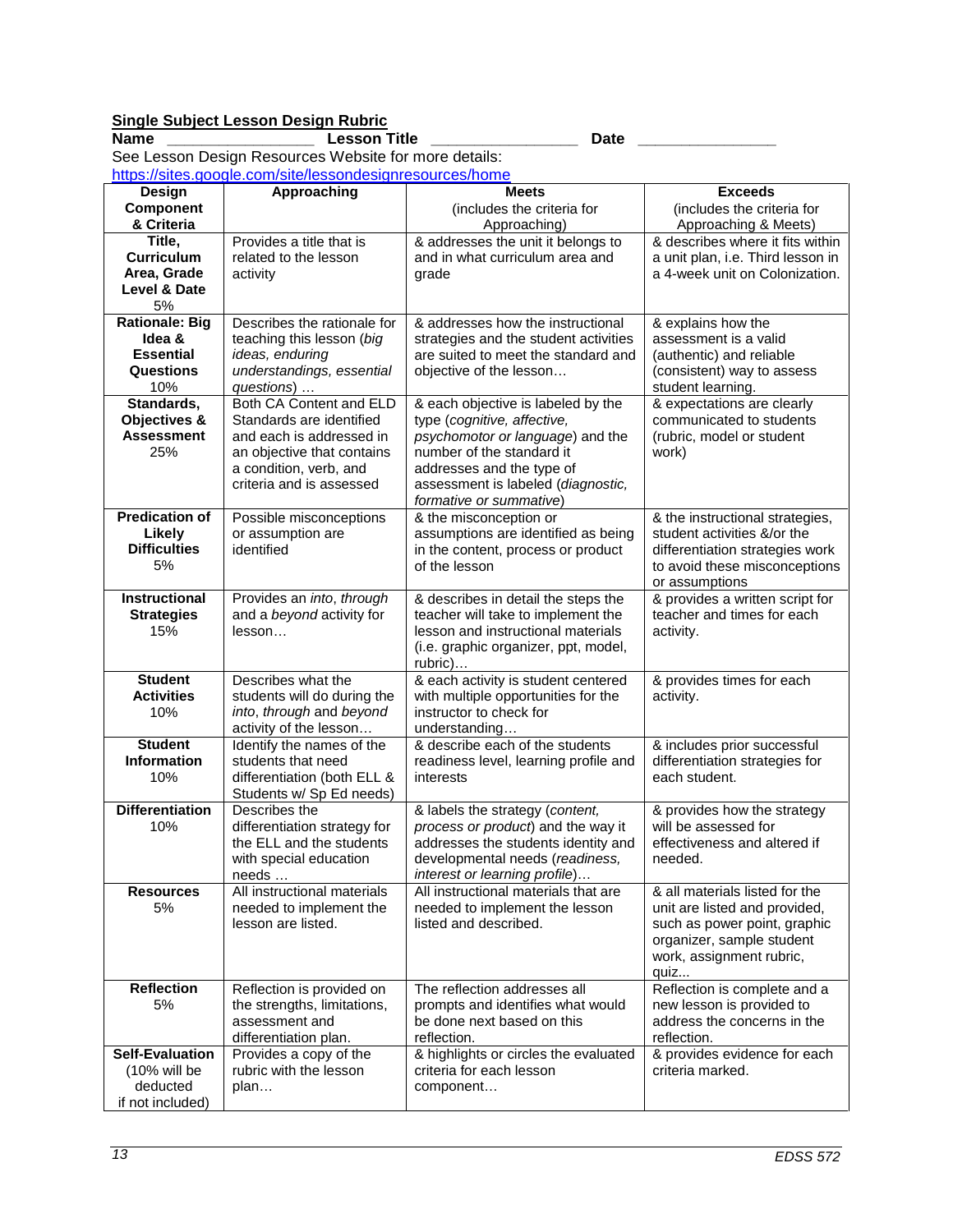## **Professional Dispositions Rubric**

## **Professional Dispositions Rubric for Initial Credential Programs (Revised Feb 14, 2013)**

*The School of Education of California State University San Marcos fosters the development of the following professional dispositions among our Teacher Candidates. Teaching and working with learners of all ages requires not only specific content knowledge and pedagogical skills, but also positive attitudes about multiple dimensions of the profession.* 

| <b>Disposition</b><br>Unacceptable<br>1                                                                                                                                                                                                     |                                                                                                                                                                                                                                                                                                                                                                                                                                                                                                                                                                                                                                                                                                                                                                                                                                                  | <b>Approaching Target</b><br>2                                                                                                                                                                                                                                                                                                                                                                                                                                                                                                                            | <b>Meets Target</b><br>3                                                                                                                                                                                                                                                                                                                                                                                                                                                                                                                                                                                                                                                        |  |
|---------------------------------------------------------------------------------------------------------------------------------------------------------------------------------------------------------------------------------------------|--------------------------------------------------------------------------------------------------------------------------------------------------------------------------------------------------------------------------------------------------------------------------------------------------------------------------------------------------------------------------------------------------------------------------------------------------------------------------------------------------------------------------------------------------------------------------------------------------------------------------------------------------------------------------------------------------------------------------------------------------------------------------------------------------------------------------------------------------|-----------------------------------------------------------------------------------------------------------------------------------------------------------------------------------------------------------------------------------------------------------------------------------------------------------------------------------------------------------------------------------------------------------------------------------------------------------------------------------------------------------------------------------------------------------|---------------------------------------------------------------------------------------------------------------------------------------------------------------------------------------------------------------------------------------------------------------------------------------------------------------------------------------------------------------------------------------------------------------------------------------------------------------------------------------------------------------------------------------------------------------------------------------------------------------------------------------------------------------------------------|--|
| 1. Social Justice and Equity<br>Candidates appreciate the<br>languages, communities, and<br>experiences learners bring to<br>the classroom. Candidates<br>advocate for and support<br>marginalized communities and<br>individuals.          | Behaves in a manner<br>that is discriminatory,<br>intolerant, or close-<br>minded. Resists working<br>with some groups or<br>individuals, makes<br>derogatory remarks, or<br>rejects views based on<br>factors such as gender,<br>exceptionalities, race,<br>culture, religion, or<br>socioeconomic<br>background. Selects<br>materials, designs<br>activities, or interacts in<br>ways that promotes<br>stereotypes or demeans<br>others. Does not take<br>appropriate initiative to<br>understand and identify<br>student needs and/or<br>provide learning<br>experiences that meet<br>the needs of all<br>students. Fails to<br>provide extra assistance<br>or alternative learning<br>experiences when<br>needed. Repeatedly<br>excludes some students<br>from learning<br>experiences. Gives<br>preferential treatment to<br>some students. | Frequently models<br>respect and concern for<br>equitable effort for all<br>learners and responds to<br>feedback on how to<br>improve. Sometimes<br>demonstrates<br>understanding of diversity<br>(race, gender, culture,<br>exceptionalities) in written<br>work and other<br>expressions and revises<br>according to feedback.<br>Frequently selects<br>materials, designs<br>activities and interacts<br>with students in ways that<br>demonstrate appreciation<br>of diversity and<br>demonstrates<br>improvements based on<br>constructive feedback. | Consistently models<br>respect for all learners.<br>Behaves in ways that<br>reflect concern and<br>equitable effort on behalf<br>of all. Written work and<br>other expressions reflect<br>understanding of<br>diversity (race, gender,<br>culture, exceptionalities).<br>Selects materials,<br>designs activities, and<br>interacts in ways that<br>demonstrate appreciation<br>of diversity (e.g., includes<br>models from diverse<br>backgrounds in learning<br>experiences and<br>provides opportunities for<br>students to hear.<br>consider, discuss<br>different viewpoints).<br>Consistently advocates<br>for inclusion and<br>consideration of diverse<br>perspectives. |  |
| 2.Collaboration<br>Candidates practice the skills of<br>collaboration in their<br>professional interactions with<br>instructors, advisors, students,<br>colleagues,<br>parents/guardians/caregivers<br>and those in the wider<br>community. | Interacts with others<br>(students, parents,<br>colleagues) in ways that<br>does not communicate<br>respect. Uses<br>destructive criticism,<br>derogatory remarks,<br>threats, physical<br>coercion, or<br>inappropriate language<br>or behavior. Does not<br>reasonably allow others<br>to express ideas.<br>Discourages or<br>undermines the work of<br>others.                                                                                                                                                                                                                                                                                                                                                                                                                                                                                | Frequently interacts with<br>others (students, parents,<br>colleagues) in ways that<br>communicate respect<br>such as being courteous,<br>demonstrating impartiality<br>and responds positively<br>to feedback for improving.<br>Frequently encourages<br>and supports participation<br>and success for all and is<br>responsive to<br>constructive feedback.                                                                                                                                                                                             | Consistently interacts<br>with others (students,<br>parents, colleagues) in<br>ways that communicate<br>respect such as being<br>courteous, demonstrating<br>impartiality, and<br>providing opportunities<br>for others to express or<br>demonstrate their needs<br>and viewpoints. Values<br>and builds relationships.<br>Encourages and<br>supports participation<br>and success for all.                                                                                                                                                                                                                                                                                     |  |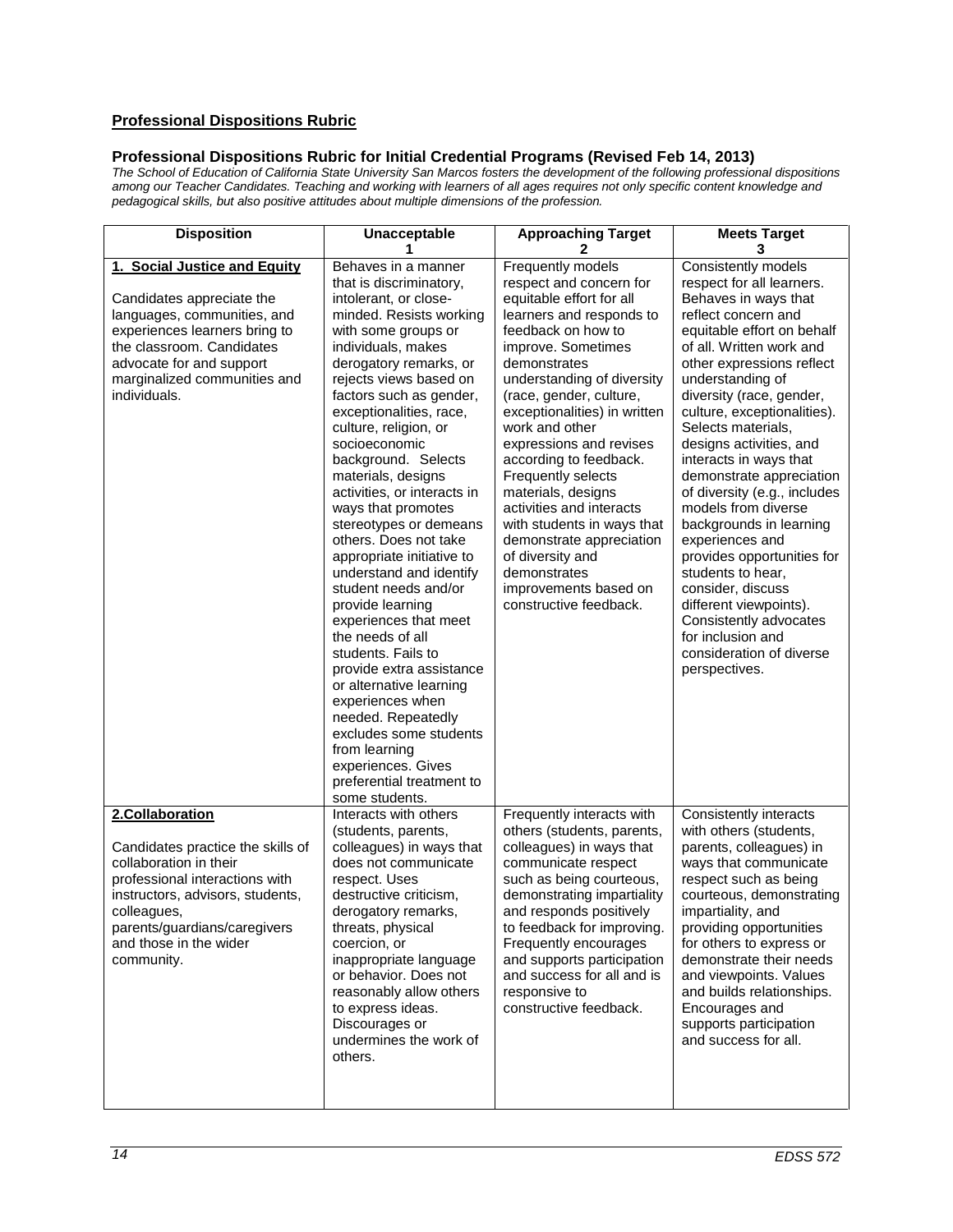| <b>Disposition</b><br>Unacceptable                                                                                                                                   |                                                                                                                                                                                                                                                                                                                                                                                                                                                                                                       | <b>Approaching Target</b>                                                                                                                                                                                                                                                                                                                                                                                                                                    | <b>Meets Target</b>                                                                                                                                                                                                                                                                                                                                                                                                                                                                                                                      |
|----------------------------------------------------------------------------------------------------------------------------------------------------------------------|-------------------------------------------------------------------------------------------------------------------------------------------------------------------------------------------------------------------------------------------------------------------------------------------------------------------------------------------------------------------------------------------------------------------------------------------------------------------------------------------------------|--------------------------------------------------------------------------------------------------------------------------------------------------------------------------------------------------------------------------------------------------------------------------------------------------------------------------------------------------------------------------------------------------------------------------------------------------------------|------------------------------------------------------------------------------------------------------------------------------------------------------------------------------------------------------------------------------------------------------------------------------------------------------------------------------------------------------------------------------------------------------------------------------------------------------------------------------------------------------------------------------------------|
| <b>3.Critical Thinking</b><br>Candidates analyze various<br>professional contexts, resulting<br>in more informed decision-<br>making about professional<br>practice. | Does not gather,<br>analyze or use data to<br>make informed<br>decisions. Behaves in<br>ways that reflect a belief<br>that others should<br>provide what is needed.<br>Does not ask<br>appropriate questions or<br>take initiative to work<br>toward achieving goals<br>or solving dilemmas.                                                                                                                                                                                                          | Frequently analyzes<br>professional contexts by<br>appropriately seeking<br>information to make<br>decisions about practice<br>and responds to<br>constructive feedback.<br>Frequently seeks a<br>variety of perspectives,<br>asks questions and takes<br>action to explore issues,<br>achieve goals and/or<br>solve dilemmas and<br>responds to feedback for<br>improving.                                                                                  | Analyzes professional<br>contexts, by a) seeking<br>information from a variety<br>of sources to analyze<br>student needs and b)<br>planning and<br>implementing appropriate<br>decisions about<br>professional practice.<br>Seeks a variety of<br>perspectives in exploring<br>issues. Asks questions<br>and takes action to<br>achieve goals or solve<br>dilemmas. Anticipates<br>needs and assists others                                                                                                                              |
| 4. Professional Ethics<br>Candidates make and act on<br>well-reasoned, principled<br>judgments.                                                                      | Fails to consistently<br>honor the needs and<br>best interests of<br>students, the work<br>setting (school, district,<br>university) or profession.<br>Demonstrates a pattern<br>of unprofessional<br>behavior such as<br>absence, tardiness,<br>failure to complete<br>tasks, inappropriate<br>dress or personal<br>behavior, violation of<br>confidentiality, academic<br>dishonesty (e.g.,<br>plagiarism, cheating), or<br>imposition of personal<br>religious or political<br>views upon others.  | Frequently honors the<br>needs and best interests<br>of students, the work<br>setting and the profession<br>and responds positively<br>to feedback on how to<br>improve. Frequently<br>makes well - reasoned,<br>principled judgments<br>regarding professional<br>behaviors and<br>appropriate separation of<br>personal and professional<br>domains while actively<br>responding to feedback<br>on how to improve.                                         | in obtaining resources.<br>Consistently honors the<br>needs and best interests<br>of students, the work<br>setting (school, district,<br>university), and the<br>profession. Makes well-<br>reasoned, principled<br>judgments regarding<br>professional behaviors<br>such as promptness,<br>task completion,<br>maintaining<br>confidentiality, academic<br>honesty, and appropriate<br>separation of personal<br>and professional<br>domains.                                                                                           |
| 5. Reflective Teaching and<br>Learning<br>Candidates critically review their<br>professional practice and the impact<br>it has on student success.                   | Does not critically evaluate<br>own professional practice<br>or performance (e.g.,<br>interactions, written work,<br>assessments) and the<br>impact on student success.<br>Fails to see the need for<br>positive change. Does not<br>provide substantive<br>suggestions for positive<br>self-improvement. Rejects<br>suggestions from others<br>directly or by failing to act.<br>Offers excuses and/or<br>assigns blame for negative<br>results to students, parents,<br>colleagues, or supervisors. | Frequently demonstrates<br>understanding of the relevant<br>teaching/learning standards<br>while being responsive to<br>feedback. Sometimes<br>evaluates own professional<br>performance and the impact<br>on student<br>success.Frequently<br>generates ideas for potential<br>improvements. Sometimes is<br>open-minded and positive<br>when receiving feedback,<br>and demonstrates acting on<br>and responding to feedback<br>with increasing frequency. | Consistently demonstrates<br>understanding of the<br>relevant teaching/learning<br>standards. Consistently<br>evaluates own professional<br>practice and performance<br>(e.g., interactions, written<br>work, formal and informal<br>assessments) and the<br>impact on student success.<br>Generates ideas for<br>potential improvements or<br>revisions and applies them<br>to future professional<br>practice and performance. Is<br>open-minded and positive<br>when receiving feedback<br>from others, and acts upon<br>suggestions. |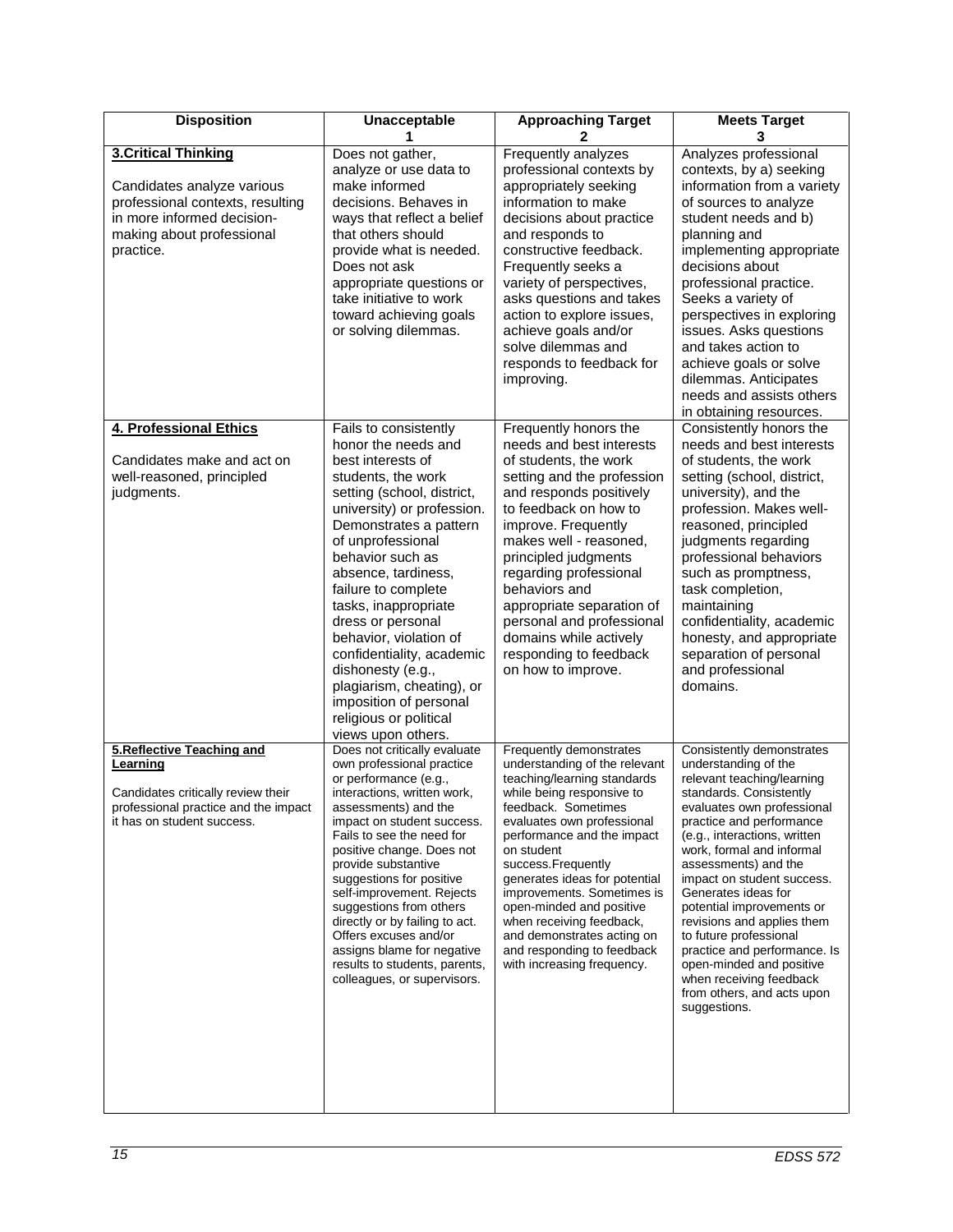| <b>Disposition</b>                | Unacceptable                 | <b>Approaching Target</b>                          | <b>Meets Target</b>           |  |
|-----------------------------------|------------------------------|----------------------------------------------------|-------------------------------|--|
|                                   |                              |                                                    |                               |  |
| 6. Life-Long Learning             | Does not consistently        | Frequently demonstrates                            | Demonstrates intellectual     |  |
|                                   | demonstrate intellectual     | intellectual engagement and                        | engagement with material      |  |
| Candidates recognize the need for | engagement with material     | responds positively to                             | and others (e.g., peers,      |  |
| and are committed to actively     | or others (e.g., peers,      | feedback on improving.                             | instructors, students). Seeks |  |
| seeking new knowledge, skills and | instructors, students).      | Frequently seeks and takes                         | and takes advantage of        |  |
| experiences.                      | Verbal and written           | advantage of learning                              | learning opportunities to     |  |
|                                   | contributions do not         | opportunities to stay                              | stay professionally current,  |  |
|                                   | demonstrate familiarity with | professionally current,                            | acquire new knowledge,        |  |
|                                   | required material. Fails to  | acquire new knowledge and                          | skills, and experiences. Is   |  |
|                                   | ask questions or make        | is receptive to suggestions.                       | familiar with relevant        |  |
|                                   | thoughtful references to     |                                                    | professional organizations,   |  |
|                                   | concepts of study. Fails to  |                                                    | current research, and         |  |
|                                   | meet professional            | and current research.<br>Frequenity seeks and uses | interdisciplinary practices.  |  |
|                                   | standards in written work    |                                                    | Makes connections between     |  |
| and participation. Argues         |                              | contemporary theory,                               | concepts, experiences, and    |  |
| point of view in terms of         |                              | research, and data-based                           | content. Consistently seeks   |  |
|                                   | personal experience or       | evidence to inform                                 | and uses contemporary         |  |
|                                   | hearsay rather than          | instruction and is receptive to                    | theory, research, and data-   |  |
|                                   | understanding of theory,     | feedback and                                       | based evidence to inform      |  |
|                                   | research, or data-based      | recommendations.                                   | instruction.                  |  |
|                                   | evidence.                    |                                                    |                               |  |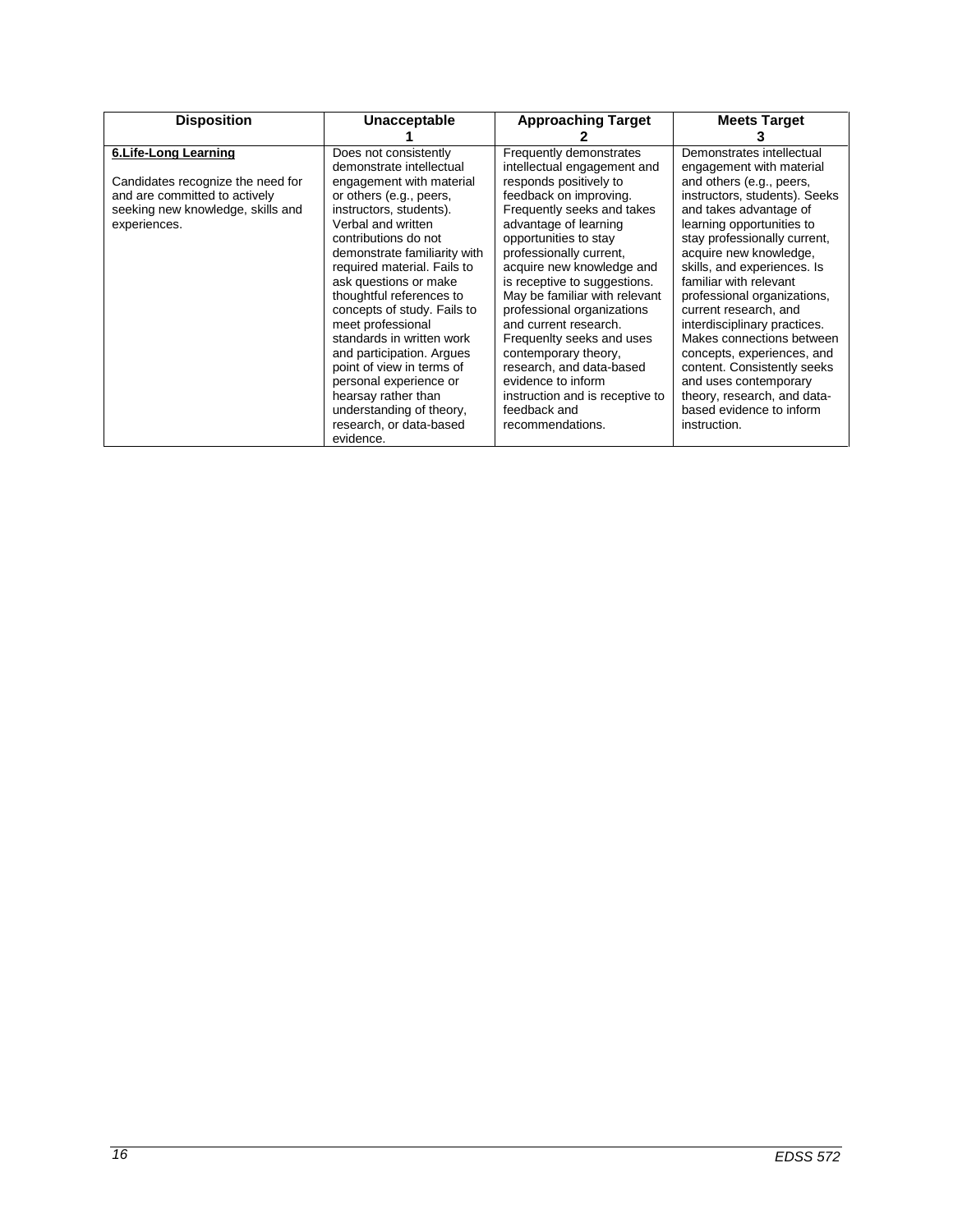## **THE "PRENUPTIAL CONVERSATION" for Issues About Instruction & Planning**

What are issues for discussion?

## Time for Planning

- How much time do we need?
- Where will we find the time that we need?
- When will we plan together?

#### Instruction

- What content will we be teaching?
- How will the content be presented?
- How will we share the teaching responsibility?
- How will we assess the effectiveness of our instruction?

## Student Behavior

- If we could each have only three class rules, what would those be?
- Who carries out the disciplinary procedures and delivers the consequences?
- How will we be consistent in dealing with behavior?

## Communication

- What types and frequency of communication do we each like to have with parents?
- How will we explain this collaborative teaching arrangement to the parents?
- What types and frequency of communication do we each like to have with students?
- How will we ensure regular communication with each other?

#### Evaluation

- How will we monitor students' progress?
- How will we assess and grade student performance?
- Who evaluates which group of students?

## **Logistics**

- How will we explain our co-teaching arrangement to the students and convey that we are equals in the classroom?
- How will we refer to each other in front of the students?
- How will teacher space be shared?
- How will the room be arranged?

## Other?

- •
- •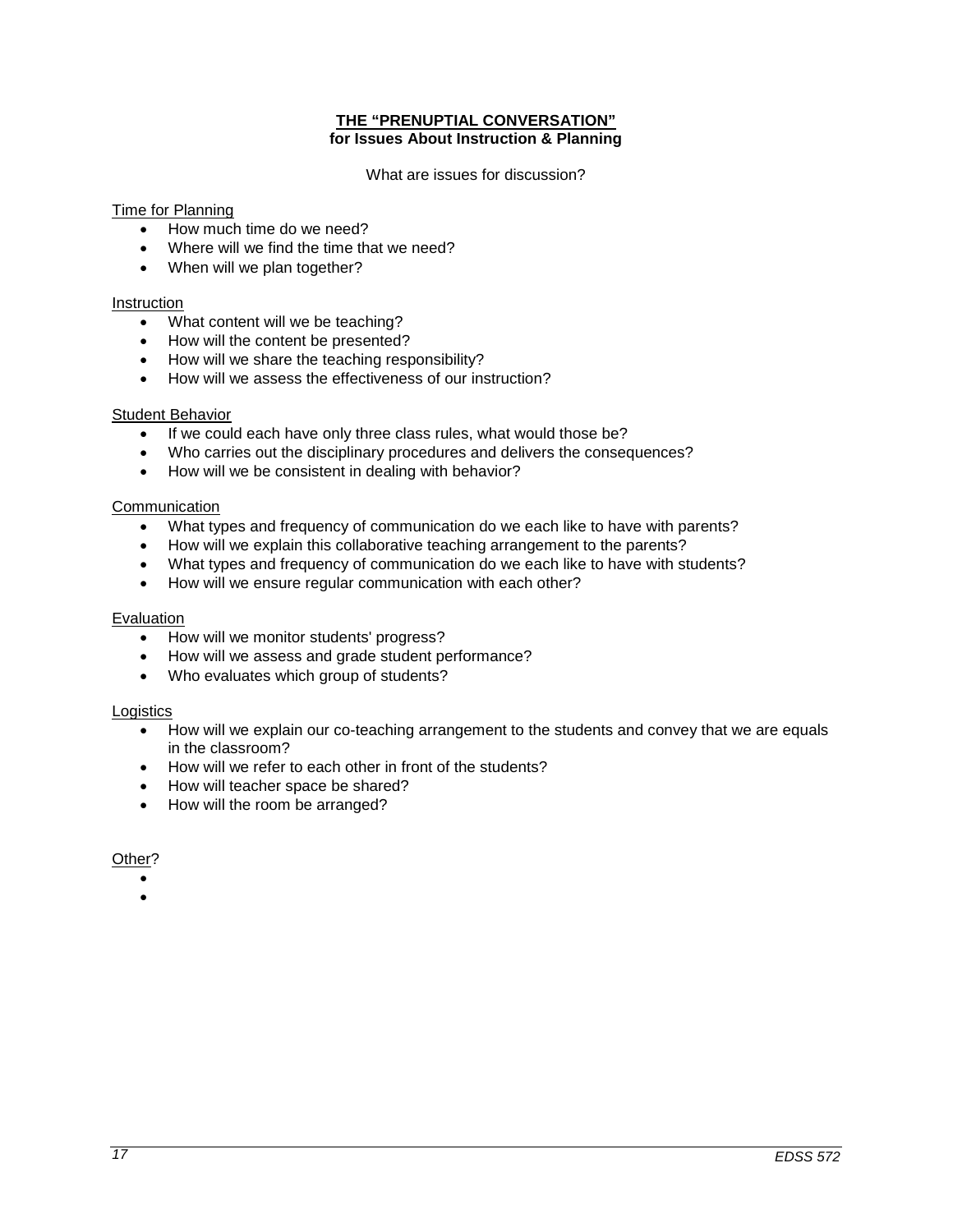## **Academic Calendar Assignment Model:**

This is a calendar of the second semester months (Jan – May/June) that shows what units will be taught and the number of weeks per unit - example Algebra I

Unit 0: [Introduction Activities](http://wveis.k12.wv.us/teach21/public/Uplans/UPview.cfm?action=V1&tsele1=2&tsele2=116&tsele3i=573) (1 week-add dates) [Unit 1: Expressions and Equations](http://wveis.k12.wv.us/teach21/public/Uplans/UPview.cfm?action=V1&tsele1=2&tsele2=116&tsele3i=570) (3 weeks -dates) [Unit 2: Problem Solved!:--Linear Toolbox](http://wveis.k12.wv.us/teach21/public/Uplans/UPview.cfm?action=V1&tsele1=2&tsele2=116&tsele3i=572) (2 week - dates) [Unit 3: Problem Solved!--Application of Linear Equations and Systems of Equations](http://wveis.k12.wv.us/teach21/public/Uplans/UPview.cfm?action=V1&tsele1=2&tsele2=116&tsele3i=566) [Unit 4: A Standards-Based Approach to Polynomial Operations and Factoring Using Algebra Lab Gear](http://wveis.k12.wv.us/teach21/public/Uplans/UPview.cfm?action=V1&tsele1=2&tsele2=116&tsele3i=569) [Unit 5A: Data Analysis](http://wveis.k12.wv.us/teach21/public/Uplans/UPview.cfm?action=V1&tsele1=2&tsele2=116&tsele3i=567) [Unit 5B: Probability in Algebra](http://wveis.k12.wv.us/teach21/public/Uplans/UPview.cfm?action=V1&tsele1=2&tsele2=116&tsele3i=565) [Unit 6: Radical and Rational Expressions](http://wveis.k12.wv.us/teach21/public/Uplans/UPview.cfm?action=V1&tsele1=2&tsele2=116&tsele3i=568) Unit 7: What if ?

## **Class Profile Assignment Model:**

**CLASS PROFILE OF ALL STUDENTS IN EACH SECTION:** Using the Excel sheet or a word document with the same information; list all students as well as information about EL and special needs students, use 'no info available' if necessary for your chart

This initial assignment should include if possible:

Prepare a basic chart for your classes and then as you do a student survey, get to know the class, etc. you can add strengths, challenges, interests to your chart

Readiness level: please make an anecdotal comment for each student about readiness level: seems shy, speaks out, often late, unprepared, excited about learning, likes to work in groups, etc.

## e.g. John or Jane Doe, absent frequently, lots of friends in class

EL: CELDT level, challenges noted, if any, in the testing file and what grade they entered the American school system: e.g. John or Jane Doe, CELDT 3, reading issues, entered Grade 7

Sped: what is their identified disability or designation (Sped, 504, GATE,etc.); any accommodations that have been given to the CT (sit in front, note taker, etc.) e.g. John or Jane Doe, 504, needs extra time for testing

## **Classroom Layout Plan and Rationale (based on a BTSA requirement):**

Directions: Thoughtful consideration of your classroom layout is important in meeting the needs of your students and establishing a positive learning environment. Discuss the current layout with your CP. How do you/would you address appropriate prevention and intervention issues for classroom safety concerns? Draw or attach a layout of your classroom and include relebant seating chart information showing placement of student with special needs.

Reflect on the current classroom layout and what things you will do in your own classroom to facilitate a positive, orderly and safe environment.

#### **Community Information: (based on BTSA requirement)**

Knowledge of the community will assist you in connecting with your students. Discuss pertinent community information with your CT and write a short profile. Include information about community services, local parks, libraries and cultural centers.